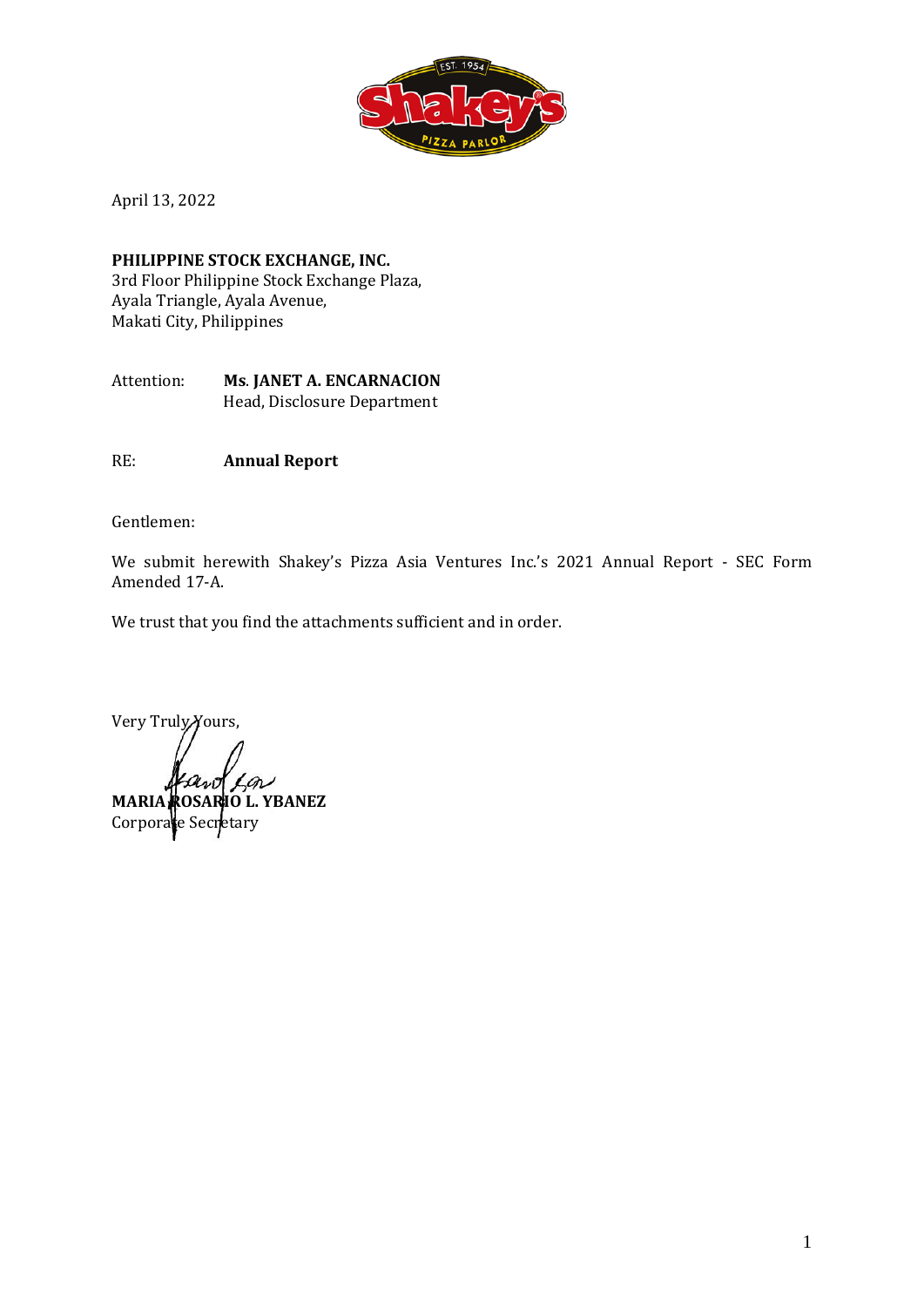#### **SECURITIES AND EXCHANGE COMMISSION**

#### **SEC FORM 17-A,** *AS AMENDED*

#### **ANNUAL REPORT PURSUANT TO SECTION 17 OF THE SECURITIES REGULATION CODE AND SECTION 141 OF THE CORPORATION CODE OF THE PHILIPPINES**

| 1. For the fiscal year ended 31 December 2021                                                                                             |                |
|-------------------------------------------------------------------------------------------------------------------------------------------|----------------|
| 2. SEC Identification Number 54666                                                                                                        |                |
| 3. BIR Tax Identification No. 000-163-396                                                                                                 |                |
| 4. Exact name of issuer as specified in its charter <b>SHAKEY'S PIZZA ASIA VENTURES INC.</b>                                              |                |
| 6.<br>5. MANILA, PHILIPPINES<br>Province, Country or other jurisdiction of Industry Classification Code:<br>incorporation or organization | (SEC Use Only) |
|                                                                                                                                           |                |

| 7. 15 KM EAST SERVICE ROAD CORNER MARIAN ROAD 2,     | <u>1700</u> |
|------------------------------------------------------|-------------|
| <b>BARANGAY SAN MARTIN DE PORRES, PARANAQUE CITY</b> |             |
| Address of principal office                          | Postal Code |

#### 8. **(632) 839-0156** Issuer's telephone number, including area code

#### 9. **NA**

Former name, former address, and former fiscal year, if changed since last report.

10. Securities registered pursuant to Sections 8 and 12 of the SRC, or Sec. 4 and 8 of the RSA

| Title of Each Class  | Number of Shares of Common Stock Outstanding<br>and Amount of Debt Outstanding |
|----------------------|--------------------------------------------------------------------------------|
| <b>Common Shares</b> | 1,683,760,178                                                                  |

11. Are any or all of these securities listed on a Stock Exchange.

 $Yes [\checkmark]$  No  $[]$ 

If yes, state the name of such stock exchange and the classes of securities listed therein:

#### **Philippine Stock Exchange Common Shares**

12. Check whether the issuer:

(a) has filed all reports required to be filed by Section 17 of the SRC and SRC Rule 17.1 thereunder or Section 11 of the RSA and RSA Rule 11(a)-1 thereunder, and Sections 26 and 141 of The Corporation Code of the Philippines during the preceding twelve (12) months (or for such shorter period that the registrant was required to file such reports);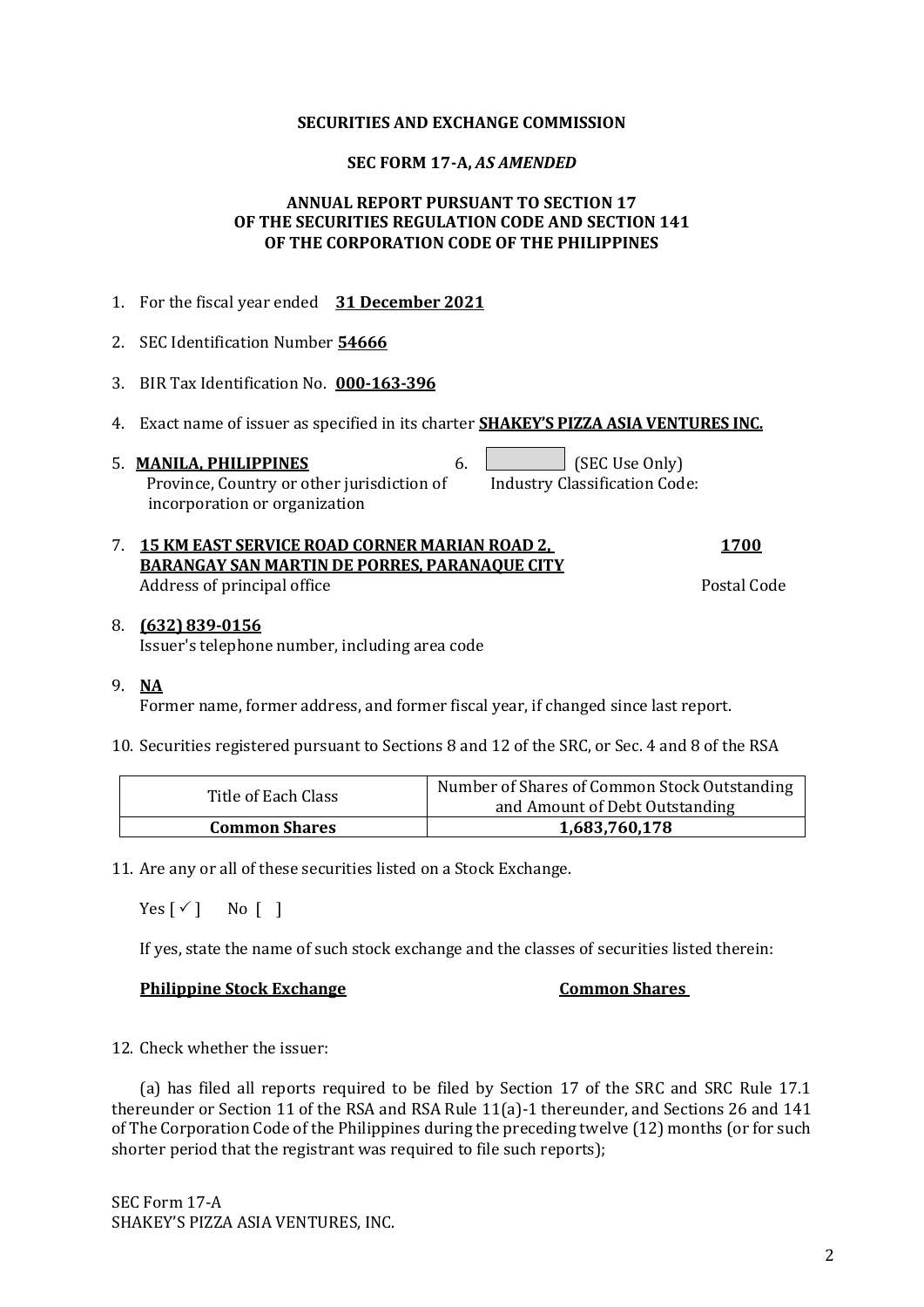$Yes [\checkmark]$  No [ ]

(b) has been subject to such filing requirements for the past ninety (90) days.

Yes  $\lceil \ \rceil$  No  $\lceil \checkmark \rceil$ 

13. State the aggregate market value of the voting stock held by non-affiliates of the registrant. The aggregate market value shall be computed by reference to the price at which the stock was sold, or the average bid and asked prices of such stock, as of a specified date within sixty (60) days prior to the date of filing. If a determination as to whether a particular person or entity is an affiliate cannot be made without involving unreasonable effort and expense, the aggregate market value of the common stock held by non-affiliates may be calculated on the basis of assumptions reasonable under the circumstances, provided the assumptions are set forth in this Form.

#### **PHP13,385,893,415 COMPUTED USING THE CLOSING PRICE OF PHP7.95 AND ISSUED SHARES OF 1,683,760,178 AS OF MARCH 31, 2022.**

#### **APPLICABLE ONLY TO ISSUERS INVOLVED IN INSOLVENCY/SUSPENSION OF PAYMENTS PROCEEDINGS DURING THE PRECEDING FIVE YEARS:**

14. Check whether the issuer has filed all documents and reports required to be filed by Section 17 of the Code subsequent to the distribution of securities under a plan confirmed by a court or the Commission.

 $Yes [ \checkmark ]$  No [ ]

## **DOCUMENTS INCORPORATED BY REFERENCE**

15. If any of the following documents are incorporated by reference, briefly describe them and identify the part of SEC Form 17-A into which the document is incorporated:

List of Stockholders attached as Annex A referred to in Item 11 on page 22.

2021 Sustainability Report attached as Annex B.

2021 Consolidated Financial Statements of Shakey's Pizza Asia Ventures Inc. and its Subsidiaries attached as Annex C referred to in Item 6 on page 10.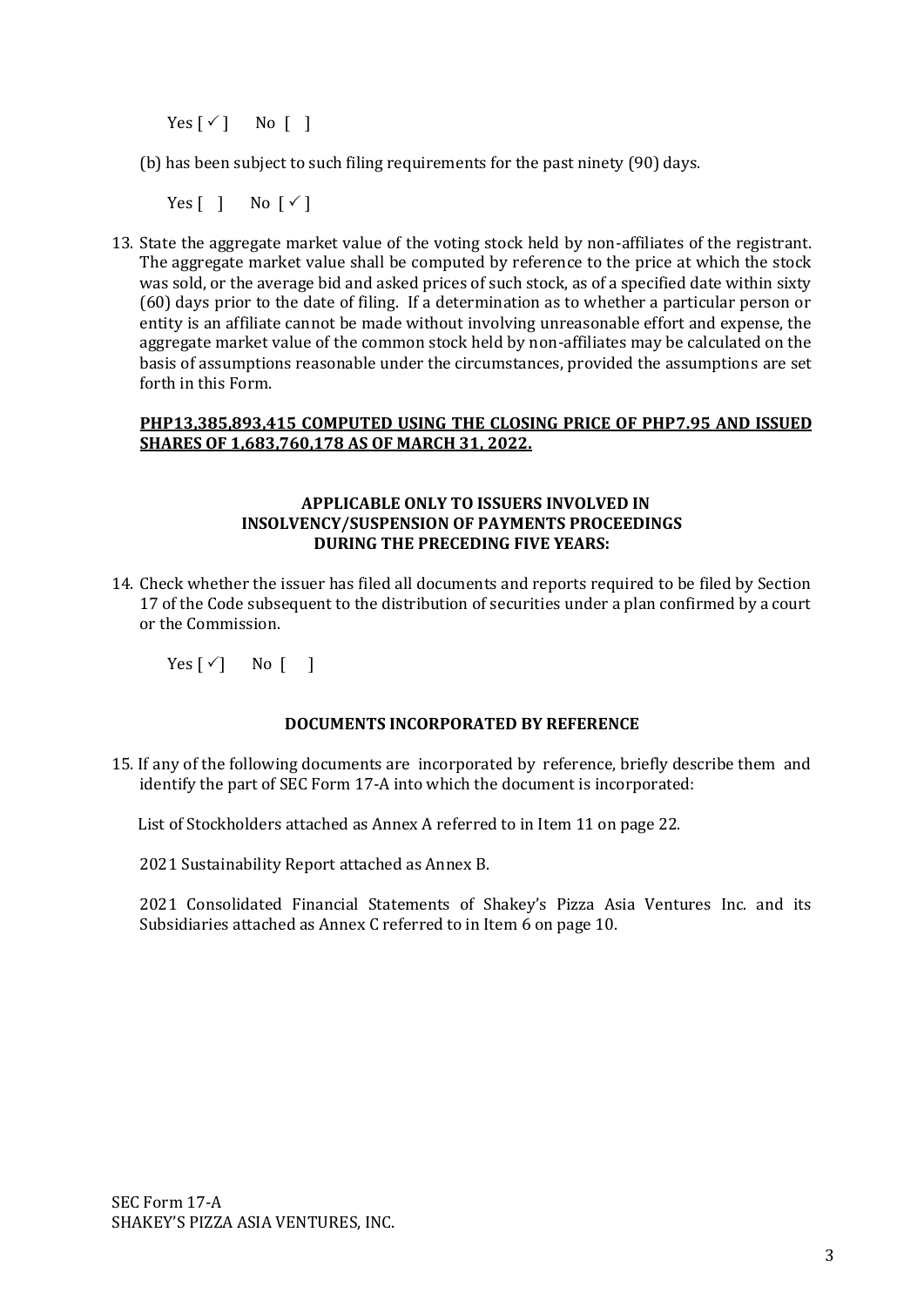# **PART I - BUSINESS AND GENERAL INFORMATION**

|          |                                                                                                                                  | 6  |
|----------|----------------------------------------------------------------------------------------------------------------------------------|----|
| a.       | Overview                                                                                                                         |    |
| b.       | Key Risks                                                                                                                        |    |
|          |                                                                                                                                  | 8  |
|          |                                                                                                                                  | 8  |
|          |                                                                                                                                  | 8  |
| a.       | Date, Time, and Place of Meeting                                                                                                 |    |
| b.       | List of elected directors for the ensuing year with their corresponding<br>shareholdings in the Issuer                           |    |
| c.       | <b>Matters Voted Upon</b>                                                                                                        |    |
|          | <b>PART II - OPERATIONAL AND FINANCIAL INFORMATION</b>                                                                           |    |
|          |                                                                                                                                  |    |
|          | Item 5. Market for Issuer's Common Equity and Related Stockholder Matters                                                        | 8  |
| a.       | <b>Market Information</b>                                                                                                        |    |
| c.       | b. Holders<br>Dividends                                                                                                          |    |
| d.       | Recent Sales of Unregistered or Exempt Securities, Including Recent Issuance<br>of Securities Constituting an Exempt Transaction |    |
|          |                                                                                                                                  | 10 |
| a.       | <b>Results of Operation</b>                                                                                                      |    |
|          | b. Financial Position                                                                                                            |    |
| c.       | Key Performance Indicators                                                                                                       |    |
|          |                                                                                                                                  | 14 |
|          |                                                                                                                                  | 14 |
| a.       | <b>External Auditor</b>                                                                                                          |    |
| b.       | <b>Audit Fees</b>                                                                                                                |    |
| C.<br>d. | <b>Audit Committee and Policies</b><br>Changes in and Disagreements with Accountants on Accounting and Financial                 |    |
|          | Disclosure                                                                                                                       |    |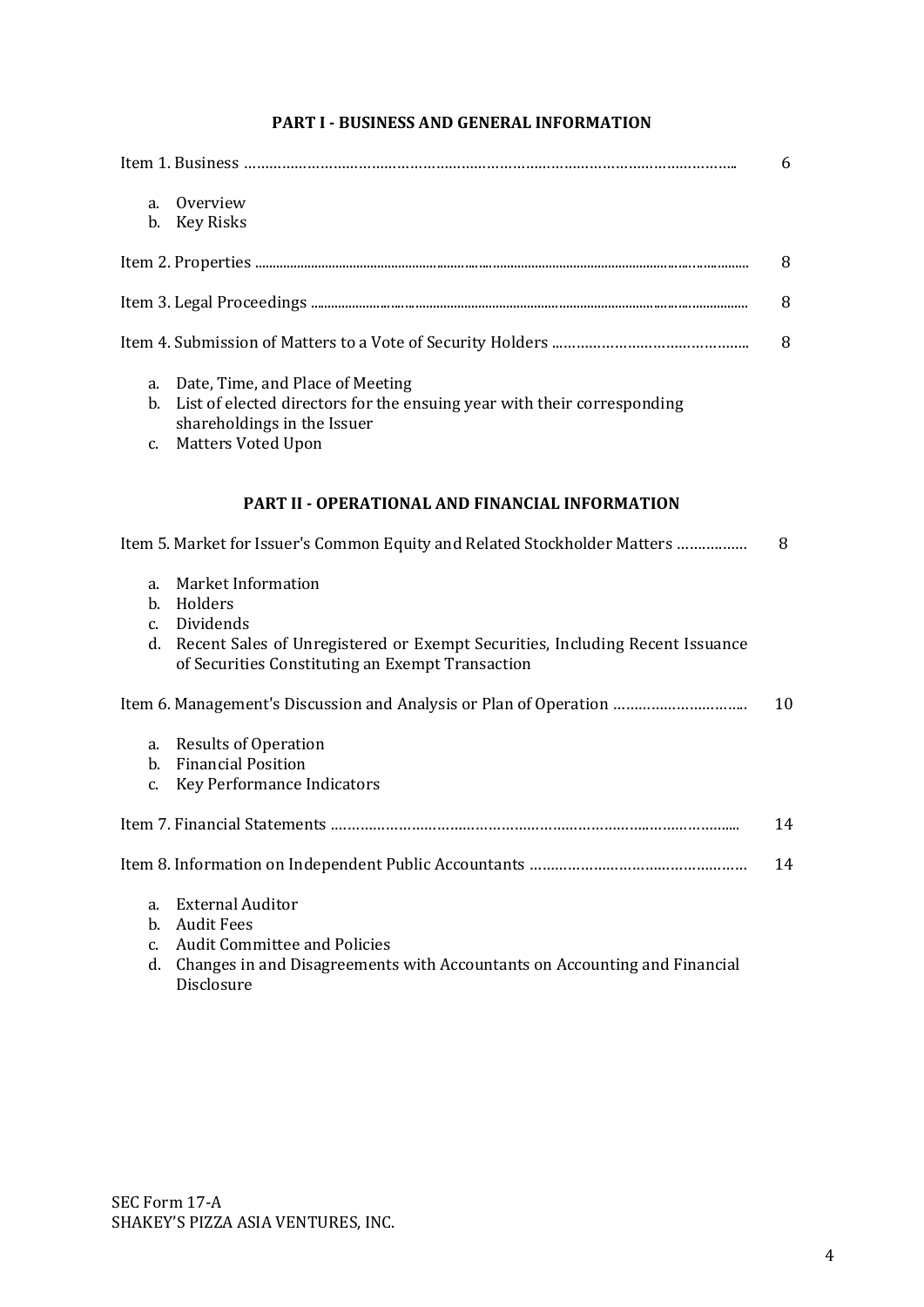# **PART III - CONTROL AND COMPENSATION INFORMATION**

|                                                 |                                                                                                                                                                                                                                       | 16 |
|-------------------------------------------------|---------------------------------------------------------------------------------------------------------------------------------------------------------------------------------------------------------------------------------------|----|
| a.<br>b.<br>$C_{\bullet}$                       | Directors, Including Independent Directors, and Executive Officers<br><b>Family Relationships</b><br>Involvement in Certain Legal Proceedings                                                                                         |    |
|                                                 |                                                                                                                                                                                                                                       | 21 |
| a <sub>z</sub><br>b.<br>$C_{\cdot}$<br>d.<br>e. | General<br><b>Summary Compensation Table</b><br><b>Compensation of Directors</b><br>Employment Contracts and Termination of Employment and Change-in-<br>Control Arrangements.<br>Warrants and Options Outstanding: Repricing         |    |
| a.<br>b.<br>$C_{\bullet}$<br>d.                 | Item 11. Security Ownership of Certain Beneficial Owners and Management<br>Security Ownership of Certain Record and Beneficial Owners<br>Security Ownership of Management<br>Voting Trust Holders of 5% Or More<br>Changes in Control | 22 |
|                                                 |                                                                                                                                                                                                                                       | 24 |
|                                                 |                                                                                                                                                                                                                                       |    |

# **PART IV - EXHIBITS AND SCHEDULES**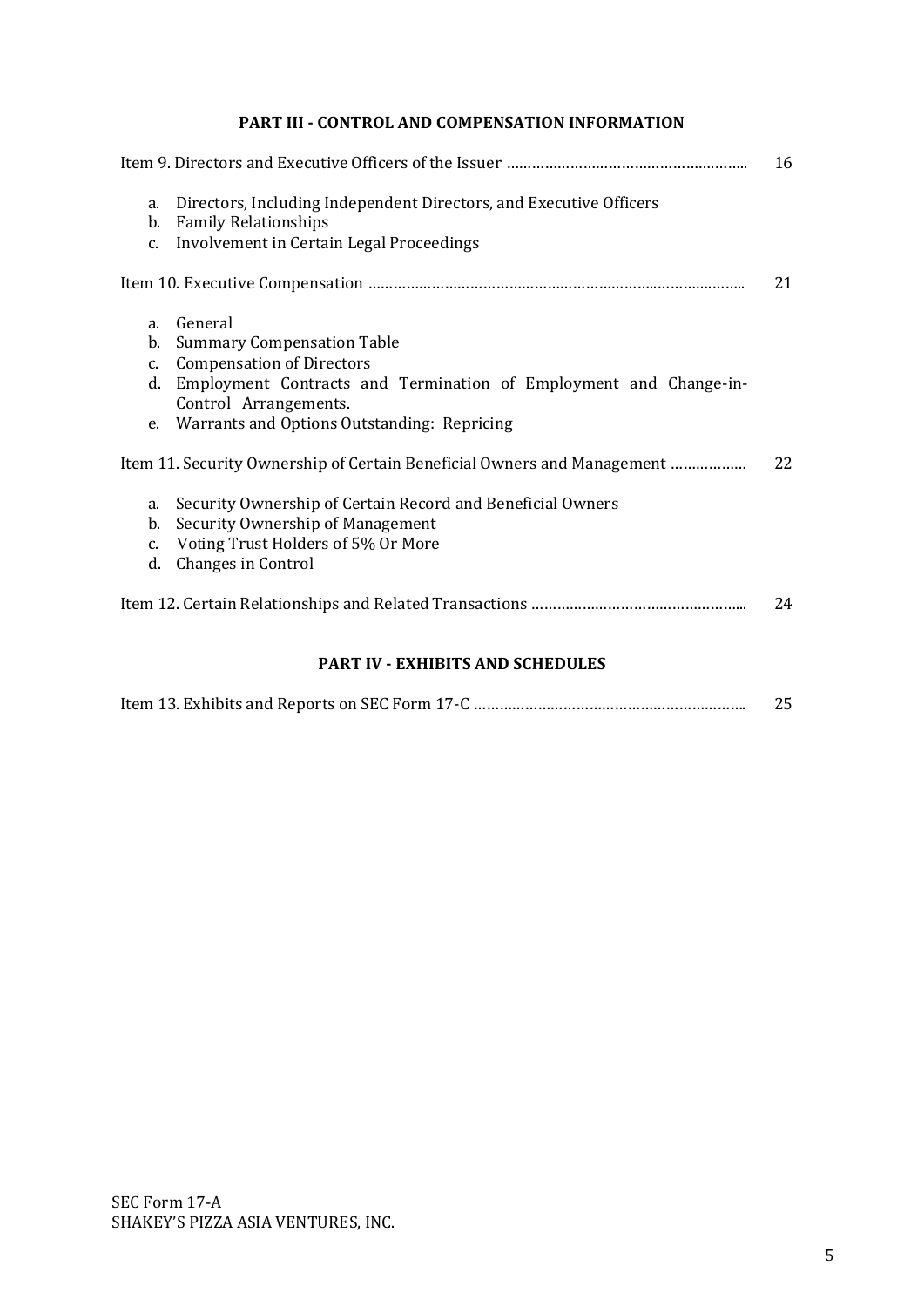#### **PART I - BUSINESS AND GENERAL INFORMATION**

#### **Item 1. Business**

a) Overview

Shakey's Pizza Asia Ventures Inc. (SPAVI) or PIZZA, is the market leader in both chained pizza full service restaurant and chained full service restaurant with 67.1% and 28.9% market share as cited by Euromonitor. As of December 31, 2021, it operated a total of 316 stores a mix of company-owned and franchise stores in the Philippines and abroad,

PIZZA has over 40 years of brand legacy in the Philippines. Originally an American brand established in 1954, Shakey's expanded into the Philippines in 1975, and has since become a household name to generations of Filipinos. PIZZA is a strong brand because of its unique products paired with excellent guest service. It is best known for its original thin crust pizza and iconic Chicken N' Mojos.

PIZZA owns the trademarks and licenses to operate the Shakey's brand in the Philippines. With this, PIZZA has full control over the management and execution of Shakey's Philippine operations. As the brand owner, PIZZA generates additional revenue from franchising while not having to pay royalty fees for the use of the Shakey's name. PIZZA also owns the rights and trademarks in Asia (except Malaysia and Japan), China, Middle East, Australia and Oceania. This gives the company international expansion opportunities in the long-term. As of today, PIZZA operates stores in the Philippines, United Arab Emirates and Singapore.

PIZZA is able to serve the A, B and upper C income classes through its various sales channels. PIZZA's dine-in segment caters mostly to families and friends who want an affordable upgrade from the usual fast-food dining. At the same time, PIZZA also reaches it guests through its delivery segment. With the shift of consumer trends towards safety and convenience, PIZZA ensures that it continues to operate well-designed, comfortable, clean and guest-oriented stores, operate an efficient delivery system for guests, and expand its online sales platform to align itself with current market and consumption trends.

PIZZA is accessible nationwide through various store formats. These formats differ in size ranging from 120 sqm to 400 sqm. Smaller stores tend to need lower capital investment. This allows PIZZA flexibility to serve the demand of a specific market, while still achieving the desired profitability.

PIZZA has an in-house commissary that supplies proprietary raw materials and other baked products to its stores. With this vertical integration strategy, product quality is preserved and controlled while also enabling for higher sales margins.

Finally, PIZZA operates a simple business model that is cash generative and requires low upfront costs due to the simplicity of its products. This model enables high financial liquidity and an average payback period of 3 to 4 years. PIZZA also has a well-established franchised model with an industryleading return on investment averaging 4 years.

In 2016, Century Pacific Group Inc. (CPGI) and the sovereign wealth fund of Singapore acquired majority ownership of PIZZA. CPGI is the parent company of Century Pacific Food Inc. (CNPF), the largest manufacturer of canned food in the Philippines.

Subsequently, on December 15, 2016, PIZZA successfully listed on the Main Board of the Philippine Stock Exchange (PSE) with a total of 1,531,321,053 common shares at ₱11.26 per share.

In June 2019, PIZZA acquired *Peri-Peri Charcoal Chicken*, an emerging fast casual and full service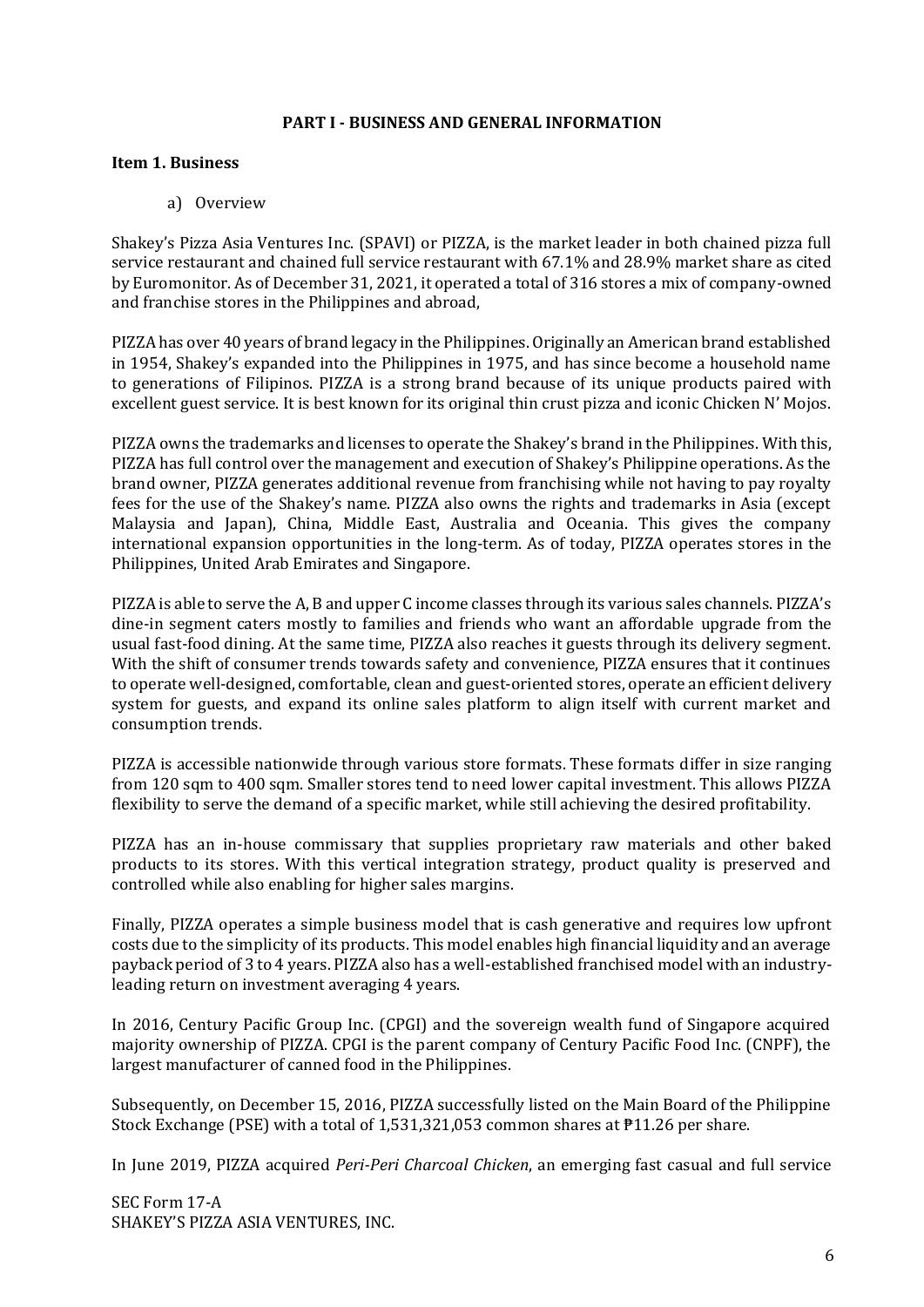restaurant brand in the Philippines. The acquisition includes assets and intellectual property relating to the Peri business, including its brand, trade name, and the various proprietary recipes used by the chain to make its trademark peri-peri chicken.

In August 2020, the Company entered into a master franchise agreement with Singapore-based Koufu Group Ltd to bring the *R&B milk tea* brand to the Philippines. R&B is one of the leading milk tea and bubble tea players in Singapore. It currently has more than 1,000 outlets worldwide, spanning across China, US, Singapore, Cambodia, Vietnam, Malaysia and Indonesia. Under the agreement, PIZZA shall be awarded the territorial rights to sell *R&B* milk tea, bubble tea, and other specialty tea drinks in the Philippines, through stand-alone store formats and co-branding in select *Shakey's* and *Peri-Peri Charcoal Chicken* outlets.

Last December 2021, the Company entered into an agreement to purchase assets and intellectual property relating to Potato Corner. Potato Corner is one of the leading and most established food kiosk chains in the Philippines. Since its inception in 1992, the brand has built a vast network of over 1,000 outlets domestically and has a growing international footprint in Asia and beyond.

b) Key Risks

The Philippine food service industry is a highly competitive market with low barriers to entry. PIZZA competes directly and indirectly with both local and foreign full-service, casual dining and fast food stores that offer dine-in, delivery, and catering services nationwide. Failure to successfully compete and consistently outperform its peers may adversely affect its business and financial and operational results.

PIZZA growth is partially dependent on the strength of its brand, recognized for its high-quality product offerings and world-class guest service, as well as excellent culture and warm ambience of its stores. Any damage to its brand reputation and negative publicity to its stores may have an impact on the business, results of operations, and its prospective plans.

PIZZA is reliant on its franchisees for the successful management and operations of its franchise stores. In addition, a portion of the company's revenue is derived from royalty and franchise payments. A failure by the franchisees to deliver what is expected of them may significantly harm the brand image and goodwill of the Shakey's brand, as well as adversely affect the business operations and results of operations of PIZZA.

PIZZA's growth is highly dependent on its ability to open new stores, maintain existing stores, and operate these stores in a profitable manner. Failure to successfully locate and secure suitable store locations in its target markets may delay PIZZA store openings and significantly affect its business and results of operations. In addition, PIZZA's expansion plans may be limited by unforeseen economic and market conditions that are beyond its control.

PIZZA relies on key third-party suppliers and its in-house commissary to supply key raw material requirements. A failure by these third-party suppliers to adhere to contractual obligations or a significant disruption in the supply chain and logistics can significantly affect its business operations.

PIZZA hires approximately 1,300 full-time employees, a portion of which are covered by a 5-year collective bargaining agreement renewed on October 15, 2021. Although PIZZA's operations have never been affected by any labor dispute in the past, it cannot assure that it will not experience labor unrest and activism in the future, which may affect its business, financial condition and result of operations.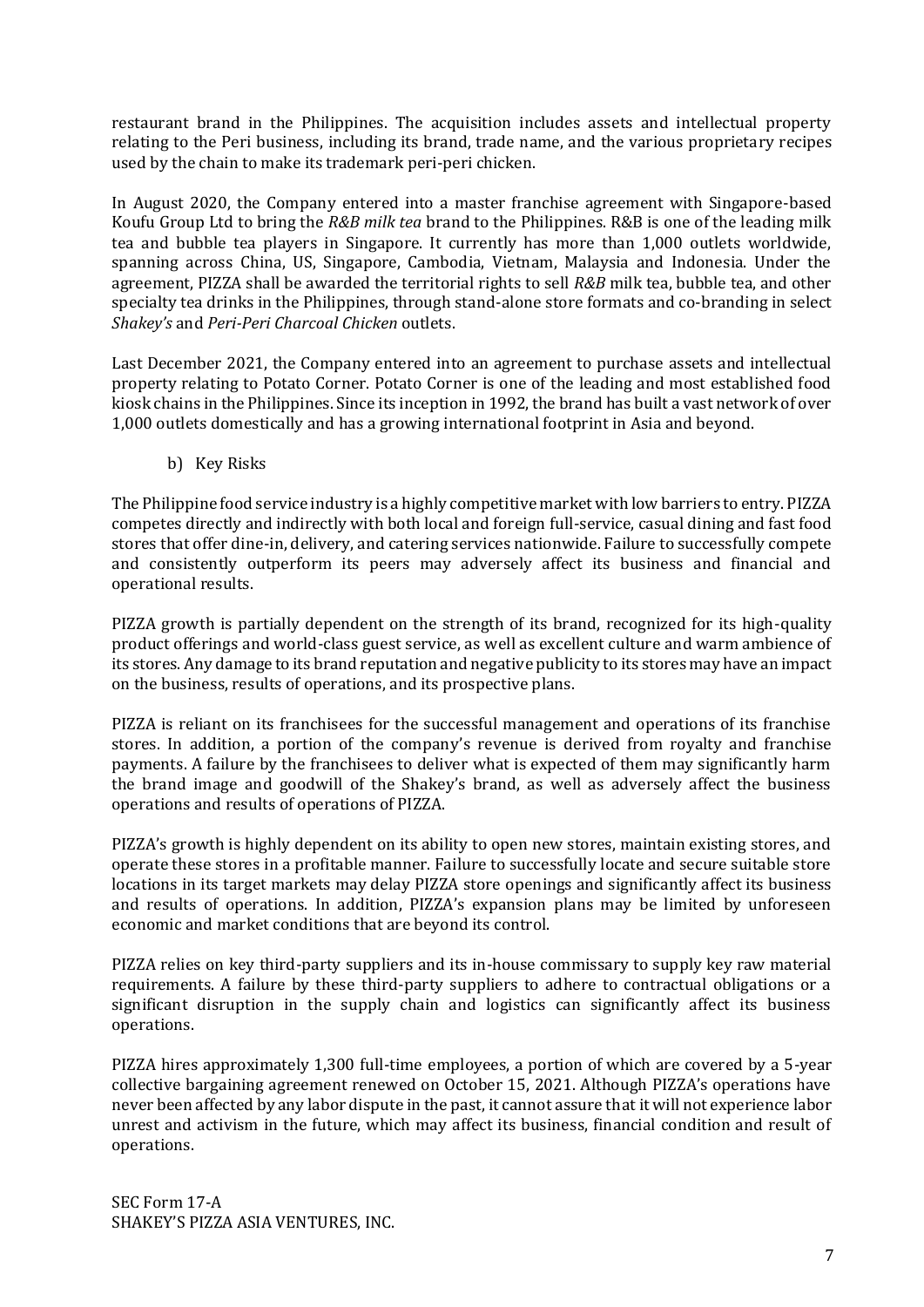PIZZA outsources a portion of its labor requirements from a third-party manpower service provider. Significant changes in labor laws and regulations, particularly in relation to the use of manpower service providers, may impact labor costs, as well as adversely affect the business operations and results on operations of PIZZA.

PIZZA relies on third-party service providers for certain services and the failure by these service providers to adhere and perform contractual obligations may adversely affect the business operations and results of operations of PIZZA.

PIZZA's profitability and operating margins are partially dependent on its ability to anticipate and react to changes in food and beverage costs. Any significant changes in raw materials costs that are not handled properly by the company may affect its business and results of operations.

# **Item 2. Properties**

As of December 31, 2021, PIZZA does not own land. PIZZA enters into long-term leases for the properties wherein all its Company-owned stores are constructed while its franchisees have either independent lease agreements for their franchise stores or may own land on which the store is constructed. The company's lease agreements with its lessors are typically for a term of 10-15 years, renewable upon mutual agreement of the parties.

PIZZA's head office is located at 15km East Service Road corner Marian Road 2, Brgy. San Martin de Porres, Parañaque City, Metro Manila, Philippines.

None of the leased premises is mortgaged or encumbered. The company does not plan to acquire any property in the next 12 months.

## **Item 3. Legal Proceedings**

As of date of this report, the Company is not a party to any litigation or arbitration proceedings of material importance, which could be expected to have a material adverse effect on the Company or on the results of its operations. No litigation or claim of material importance is known to be pending or threatened against the Company or any of its properties.

## **Item 4. Submission of Matters to a Vote of Security Holders**

Except for matters taken up during the annual meeting of the stockholders, there was no other matter submitted to a vote of security holders during the period covered by this report.

#### **PART II - OPERATIONAL AND FINANCIAL INFORMATION**

#### **Item 5. Market for Issuer's Common Equity and Related Stockholder Matters**

a) Market Information

The Company's common shares are traded in the Main Board of The Philippine Stock Exchange, Inc. ("PSE"). The common shares were listed on December 15, 2016.

The following table shows the high and low prices (in pesos per common share) of the Company's shares in the PSE for each quarter within the last 2 years: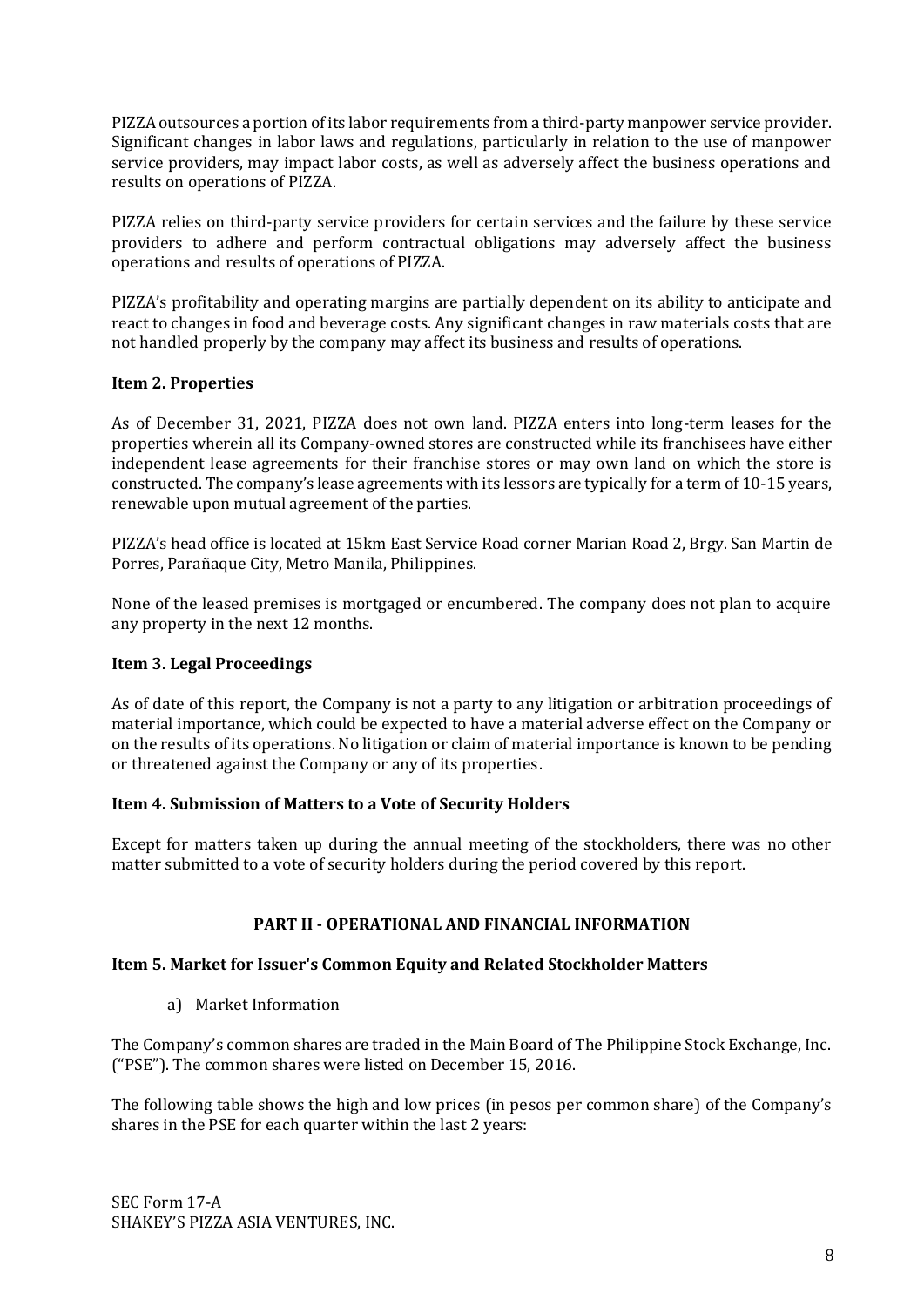| <b>Period</b><br><b>High</b><br>Low                          |  |
|--------------------------------------------------------------|--|
| 9.91<br>1st Quarter of 2020<br>4.71                          |  |
| 2nd Quarter of 2020<br>6.95<br>4.70                          |  |
| 3rd Quarter of 2020<br>5.31<br>6.30                          |  |
| 4th Quarter of 2020<br>8.80<br>5.62                          |  |
| <b>January 1, 2020 to December 31, 2020</b><br>9.91<br>4.70  |  |
| 1st Quarter of 2021<br>8.29<br>6.60                          |  |
| 2nd Quarter of 2021<br>8.80<br>6.98                          |  |
| 3rd Quarter of 2021<br>8.80<br>7.40                          |  |
| 4th Quarter of 2021<br>11.20<br>7.65                         |  |
| <b>January 1, 2021 to December 31, 2021</b><br>11.20<br>6.60 |  |
| January 1, 2022 to March 31, 2022<br>7.75<br>10.28           |  |

Source: Daily Quotation Reports of the Philippine Stock Exchange

The market capitalization of the Company's common shares as of end of 2021, based on the closing price of ₱10.10 per share was ₱17,005,977,798. The market capitalization of the Company's common shares as of March 31, 2022, based on the closing price of ₱7.95 per share was ₱13,385,893,415.

b) Holders

Total shares outstanding as of December 31, 2021, is 1,683,760,178 with a par value of ₱1.00.

The number of shareholders of record as of December 31, 2021, was 43. The shareholders as of the same date are as follows:

| <b>Name of Shareholder</b>       | <b>Number of Shares</b> | % Ownership |
|----------------------------------|-------------------------|-------------|
| Century Pacific Group, Inc.      | 807,973,841             | 47.92%*     |
| PCD Nominee Corp. (Non-Filipino) | 471,991,084             | 26.37%      |
| PCD Nominee Corp. (Filipino)     | 204,270,806             | 11.41%      |
| JE Holdings, Inc.                | 152,439,025             | 9.05%       |
| Century Pacific Group, Inc.      | 40,000,000              | 2.37%       |
| Ma. Luisa P. Lovina              | 13,766,511              | 0.81%       |
| Leopoldo M. Prieto III           | 6,882,542               | 0.40%       |
| <b>Jamille P. Torres</b>         | 3,706,257               | 0.22%       |
| Panda Development Corporation    | 3,314,264               | 0.19%       |
| Jamille M. P. Torres             | 3,176,285               | 0.18%       |
| Ma. Consuelo P. Guerrero         | 2,923,808               | 0.17%       |
| Ma. Pilar P. Lorenzo             | 2,923,808               | 0.17%       |
| Ma. Cristina P. Moraza           | 2,923,808               | 0.17%       |
| Carlos M. Prieto                 | 2,923,808               | 0.17%       |
| Eduardo M. Prieto                | 2,923,808               | 0.17%       |
| Rosario Anne R. Prieto           | 2,811,823               | 0.16%       |
| L.L.P. Enterprises, Inc.         | 2,808,968               | 0.16%       |
| Ramon M. Prieto                  | 2,760,093               | 0.16%       |
| Ma. Ines P. Borromeo             | 1,943,056               | 0.11%       |
| Ma. Teresa P. Rufino             | 1,514,170               | 0.09%       |
| Ma. Teresa R. Prieto             | 1,297,653               | 0.07%       |
| Alma Bella Pil Alberastine       | 2,000                   |             |
| Percival Byron Salazar Bueser    | 2,000                   |             |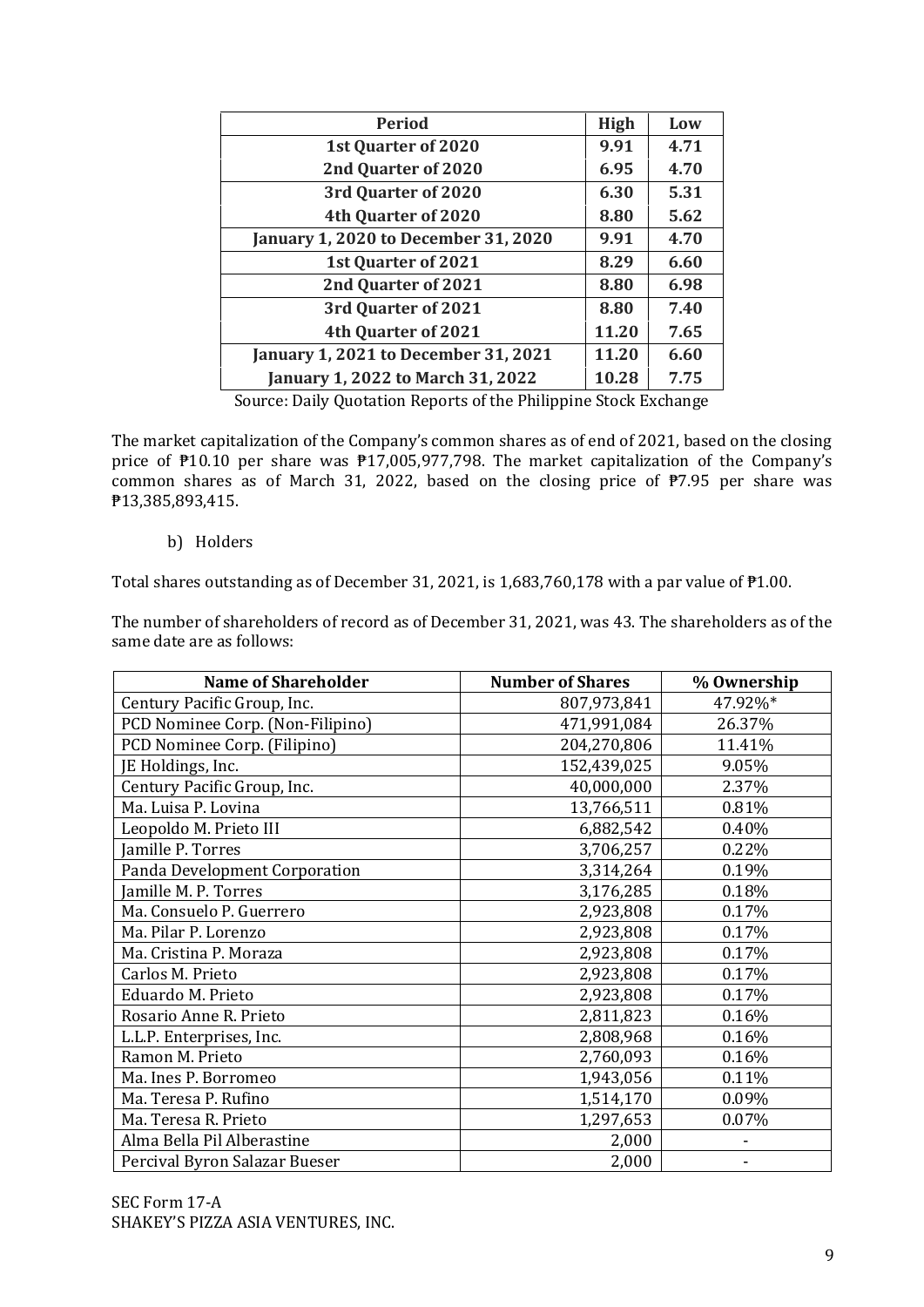| <b>Name of Shareholder</b>                           | <b>Number of Shares</b> | % Ownership |
|------------------------------------------------------|-------------------------|-------------|
| Veronica Aguilar Pedrasa                             | 2,000                   |             |
| Leopoldo H. Prieto, Jr.                              | 1,427                   |             |
| Dondi Ron R. Limgenco                                | 1,111                   |             |
| Christine F. Herrera                                 | 1,000                   |             |
| Gabrielle Claudia F. Herrera                         | 1,000                   |             |
| John T. Lao                                          | 1,000                   |             |
| Teresa P. Marcelino                                  | 1,000                   |             |
| Celina F. Lucero                                     | 200                     |             |
| Roy Eduardo T. Lucero                                | 200                     |             |
| Owen Nathaniel S Au ITF: Li Marcus Au                | 110                     |             |
| Shareholders' Association of the Philippines<br>Inc. | 100                     |             |
| Victor Co and/or Alian Co                            | 100                     |             |
| Lance Y. Gokongwei                                   | 100                     |             |
| Jesus San Luis Valencia                              | 100                     |             |
| Gerardo L. Salgado                                   | 8                       |             |
| Joselito T. Bautista                                 |                         |             |
| Paulo L. Campos III                                  | 1                       |             |
| Botschaft N. Cheng or Sevilla Ngo                    |                         |             |
| Fernan Victor P. Lukban                              | $\mathbf{1}$            |             |

\* Century Pacific Group, Inc. owns 796,445,141 shares of the Company in its own name and another 11,528,700 shares of the Company lodged under PCD Nominee Corp. (Filipino).

c) Dividends

Last July 15, 2021, the Company declared regular cash dividends amounting to PhP0.02 per share on all shares of common stock issued and outstanding to stockholders of record as of August 17, 2021. This amount represents the total cash declared and paid for in 2021.

There are no outstanding dividends payable as at December 31, 2021 and December 31, 2020.

d) Recent Sales of Unregistered or Exempt Securities, Including Recent Issuance of Securities Constituting an Exempt Transaction

The Company did not issue any stocks to its employees as of December 31, 2021.

## **Item 6. Management's Discussion and Analysis**

The following discussion should be read in conjunction with the accompanying consolidated financial statements and notes thereto, which form part of this SEC Form Amended 17-A as "Annex C". The consolidated financial statements and notes thereto have been prepared in accordance with the Philippine Financial Reporting Standards (PFRS).

## **FY21 Results of Operations**

# *Key Highlights*

• PIZZA saw its full-year 2021 bottomline stood at  $P123$  million, a reversal from 2020's recorded net loss after tax of ₱254 million driven primarily by the impact of the COVID-19 pandemic on the restaurant industry.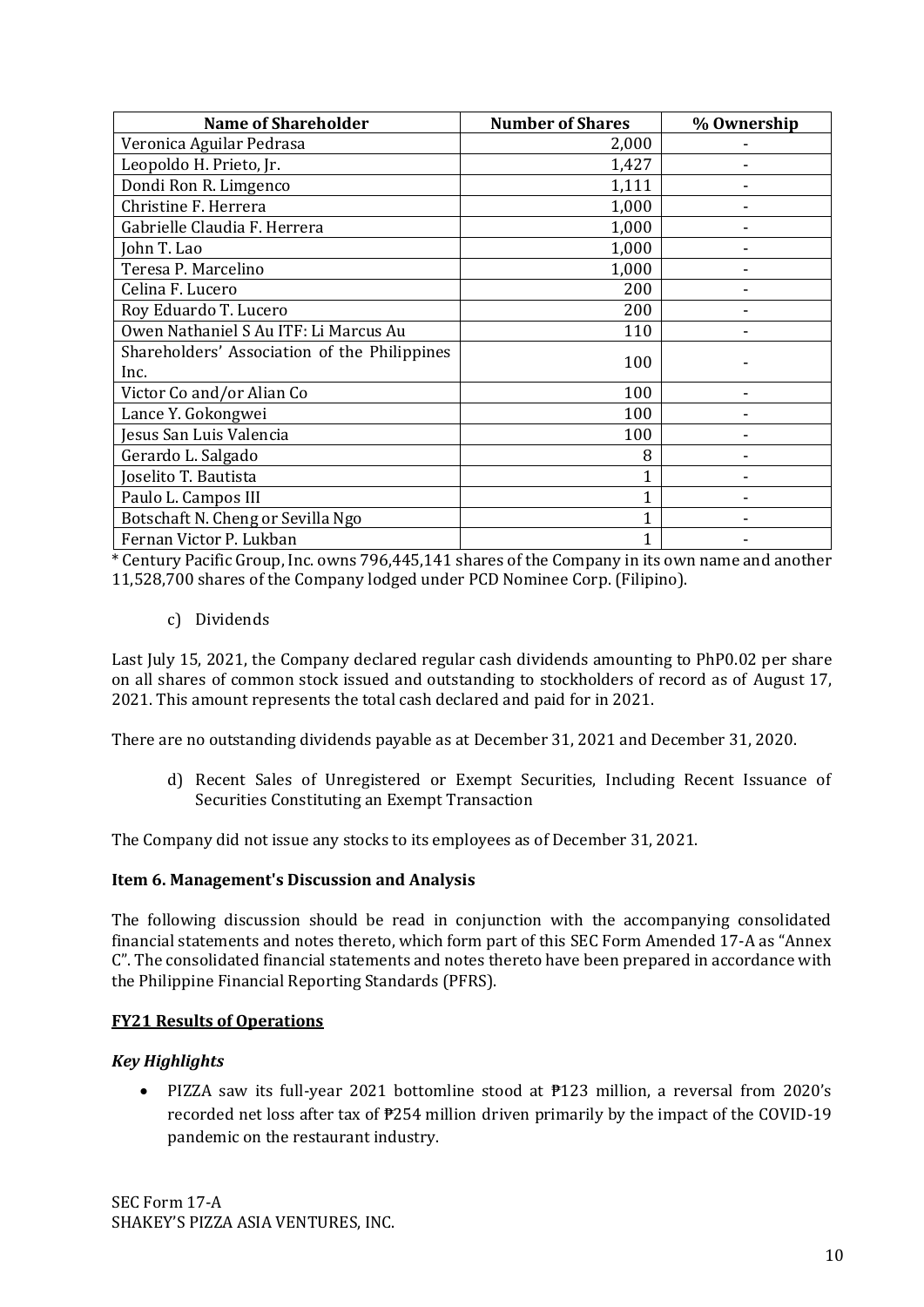• Systemwide sales reached  $\overline{P7.01}$  billion, equivalent to 68% recovery of 2019 sales. For most of 2021, the Philippines was under varying phases of lockdowns. Quarantine measures have started to ease by the end of the year, with store traffic inching up slowly during the middle of the fourth quarter.

#### *Revenues and Systemwide Sales*

| In <del>P</del> Millions | 2020<br>Reported | 2021<br>Reported | YOY |
|--------------------------|------------------|------------------|-----|
| Systemwide Sales         | 6.622            | 7,011            | 6%  |
| Net Revenues             | . 297            | 5.480            | 3%  |

Systemwide sales, which comprises sales from both company-owned and franchise stores, increased by 6% from ₱6.62 billion to ₱7.01 billion as of end 2021. On a same-store sales basis, excluding the impact of closed stores, sales were flattish year-on-year.

Consolidated net revenues, composed of sales from company-owned stores, franchise and royalty fees from franchisees, and revenues from wholly-owned subsidiaries, reached ₱5.5 billion, increasing by 3% from reported revenues of ₱5.3 billion for the twelve months ending December 31, 2020.

## *Cost of Sales*

For the year ending 2021, consolidated cost of sales declined by 4% from ₱4.4 billion in 2020 to ₱4.2 billion.

Consolidated cost of sales is mainly composed of raw material and packaging costs, direct labor costs, and store-related costs including rent, utilities, etc.

#### *Gross Profit*

Consolidated gross profit amounted to  $\overline{P}1.27$  billion for the full year 2021, representing a 37% increase from the ₱933 million in the previous year. This yielded a gross profit margin of 23%, a significant improvement versus the previous year's 18%.

#### *General and Administrative Expenses*

For the twelve months ending December 31, 2021, consolidated general and administrative expenses totaled ₱837 million, representing a cost-to-sales ratio of 15%. This is lower than the costto-sales ratio of 18% during the same period in 2020.

#### *Operating Income*

Consolidated operating income turned around from a negative at  $\overline{P}40$  million loss in 2020 to  $\overline{P}436$ million in 2021.

#### *Net Interest Expense*

Interest expense of ₱292 million was recorded for the twelve months ending December 31, 2021. This amount pertains to interest on the acquisition loan used to acquire the wholly-owned subsidiaries, as well as the  $P1.05$  billion loan used to support operating activities that were negatively affected by the COVID-19 pandemic.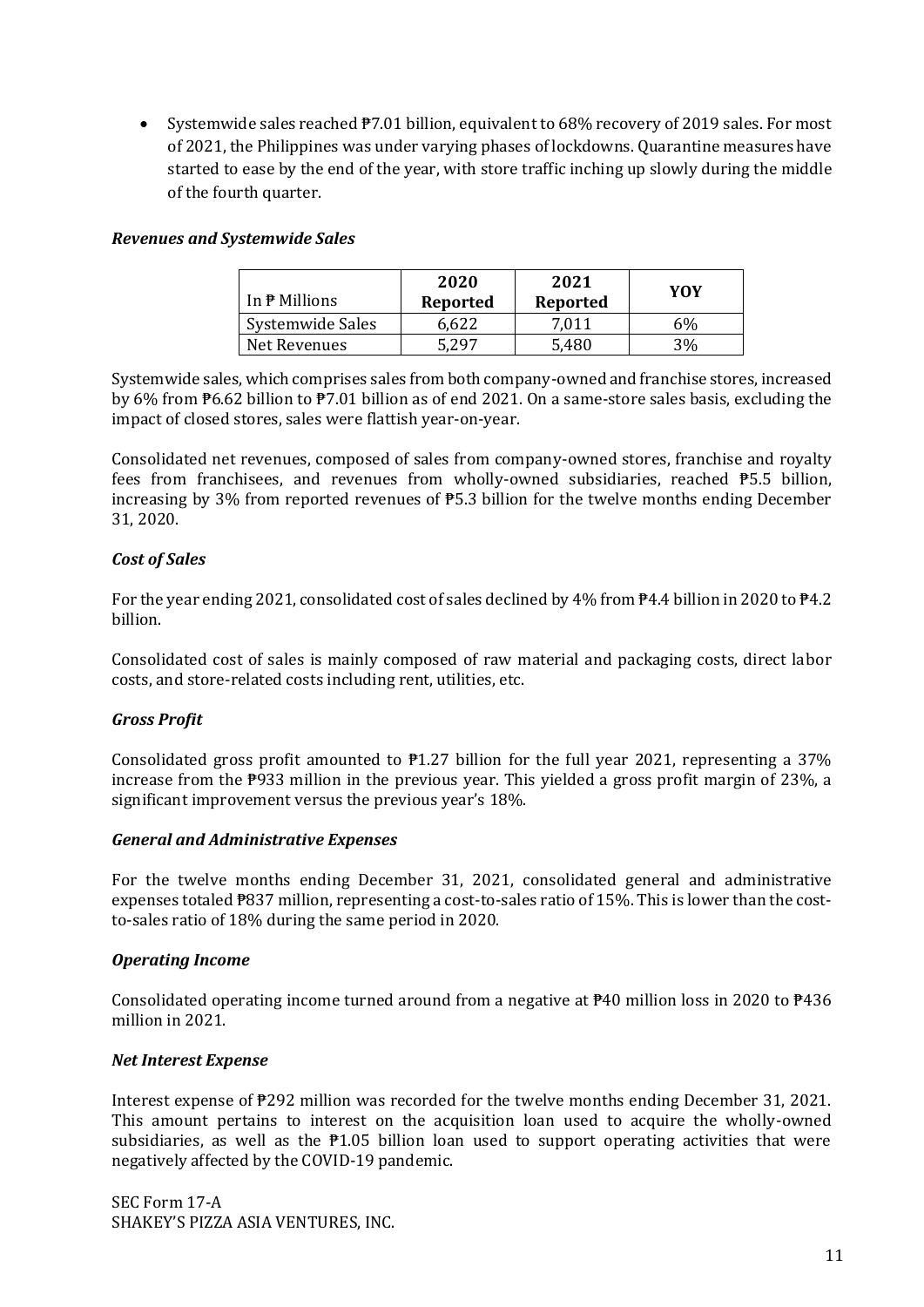#### *Other Income*

Other income totaled ₱86 million as of year-end 2021. This is composed mainly of other income from franchisees, service income, provisions and loss from store retirement. This is an increase from the ₱5 million reported in 2020 which was impacted by the recognition of provisions and loss from store retirement.

#### *Net Income*

For the year ending 2021, consolidated net income after tax stood at ₱123 million, yielding a net income margin of 2.2%. This is a reversal from 2020's recorded net loss after tax of ₱254 million.

#### **FY21 Financial Condition**

PIZZA had consolidated total assets of ₱12.63 billion as of December 31, 2021, an increase versus total assets of ₱12.22 billion as of end 2020.

#### *Cash and cash equivalents*

As of end 2021, cash and cash equivalents totaled ₱485 million. Cash includes cash on hand and in banks while cash equivalents are short-term, highly liquid investments that are easily convertible to cash.

#### *Trade and other receivables*

Trade and other receivables stood at  $\overline{P}724$  million as of year-end 2021 compared to  $\overline{P}551$  million in 2020.

#### *Inventories*

As of December 31, 2021, inventories remained steady at ₱433 million from ₱445 million in 2019.

#### *Property, plant, and equipment*

Consolidated net property, plant, and equipment stood at  $\overline{P}1.37$  billion as of year end 2021. Capital expenditures for the year reached ₱279 million, which were primarily invested in the building of new stores.

#### *Intangible assets*

Intangible assets remained steady at ₱7.03 billion from ₱7.05 billion in 2020.

#### *Accounts payable and other current liabilities*

Accounts payable and other current liabilities remained steady at ₱968 million from ₱801 million during the previous year.

#### *Loans payable*

As of December 31, 2021, the Company's total interest-bearing debt stood at ₱3.74 billion. The 2020 short-term loans amounting to  $P1.05$  billion used to support the Company's operations amidst the COVID-19 pandemic were fully paid in 2021.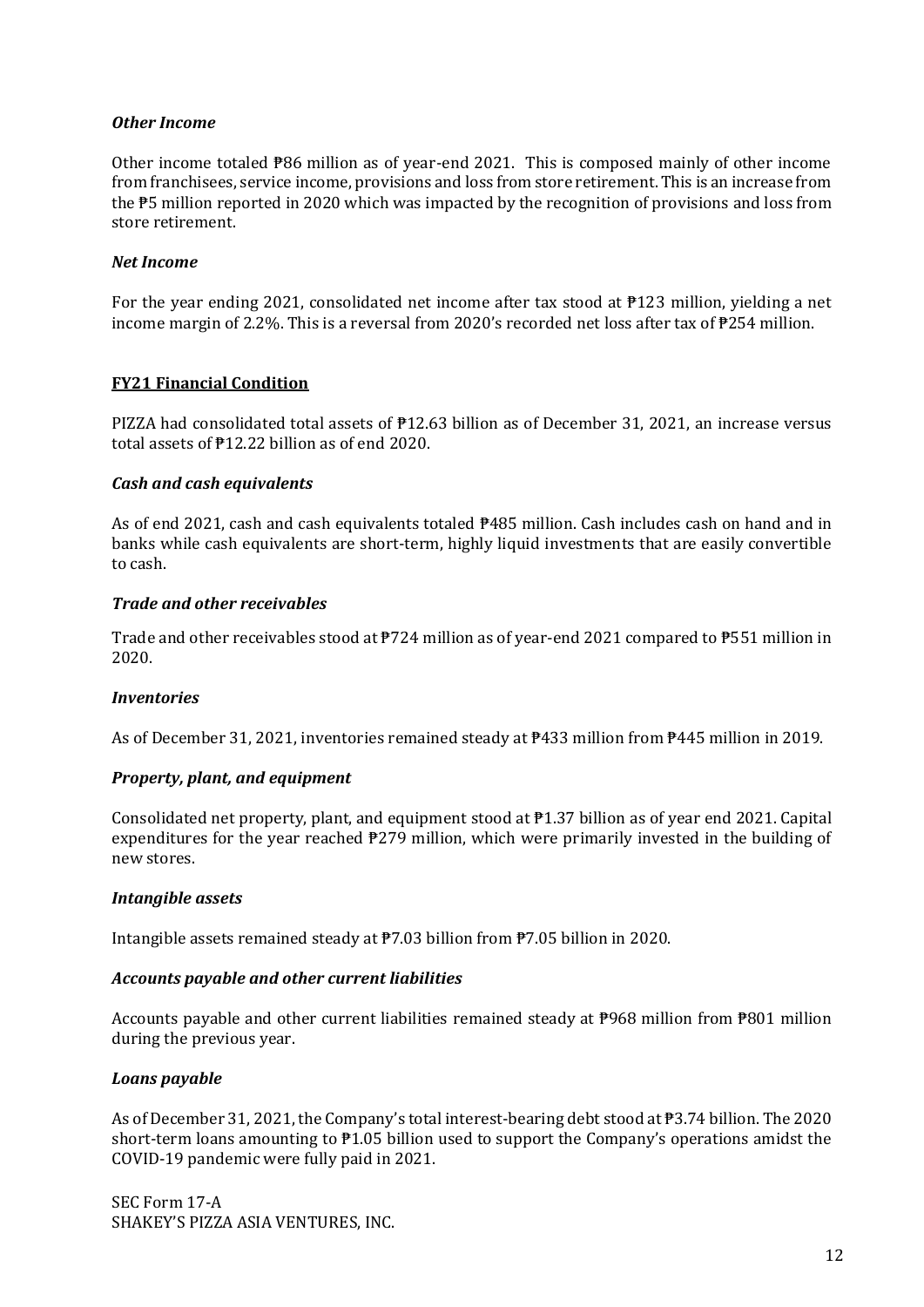The outstanding loans payable by year end 2021 was primarily used prior to the Company's IPO in 2016 for the acquisition of the in-house commissary, as well as the trademark companies holding the rights and trademarks of the *Shakey's* brand.

## *Capital stock and Additional paid-in capital*

The increase in capital stock and additional paid-in capital is from the issuance of 152,439,025 primary shares at P8.20 per share to JE Holdings, the Company's new strategic investor. Capital stock increased by 10% while additional paid-in capital increased by 81% as a result of the investment.

# *Cash flows*

Consolidated net cash provided by operating activities amounted to ₱966 million for the full year 2021, an improvement of 194% versus the previous year's ₱328 million.

Consolidated net cash used in investing activities was ₱806 million. This is mainly attributable to capital expenditures for new store openings and other corporate investments.

Consolidated net cash used in financial activities was ₱283 million in 2021, which includes the proceeds from the strategic investors, settlement of loans, financing cost and dividend payments.

All in all, net cash used for the year totaled  $\overline{P}123$  million, leading to cash and cash equivalents balance of ₱485 million at year-end 2021.

## *Key Performance Indicators ( KPIs )*

|                            | <b>Audited</b>             | <b>Audited</b>             |
|----------------------------|----------------------------|----------------------------|
|                            | <b>Twelve Months Ended</b> | <b>Twelve Months Ended</b> |
|                            | <b>December 31, 2020</b>   | December 31, 2021          |
| <b>Gross Profit Margin</b> | 17.6%                      | 23.2%                      |
| Before Tax Return on Sales | $-7.0\%$                   | 4.2%                       |
| Return on Equity           | $-5.3%$                    | 2.2%                       |
| Net Gearing Ratio          | 0.88x                      | 0.53x                      |
| <b>Current Ratio</b>       | 0.88x                      | 1.89x                      |

#### *Notes:*

*1 Gross Profit margin = Gross Profit / Net Revenue*

*2 Before Tax Return on Sales = Net Profit Before Tax / Net Revenue*

*3 Return on Equity = Net Income / Average Equity*

*4 Net gearing ratio = (Interest-bearing liabilities – Cash) / Total Equity*

*5 Current Ratio = Total Current Assets / Total Current Liabilities*

## **Item 7. Financial Statements**

The Company's financial statements and notes thereto form part of this SEC Form as "Annex A".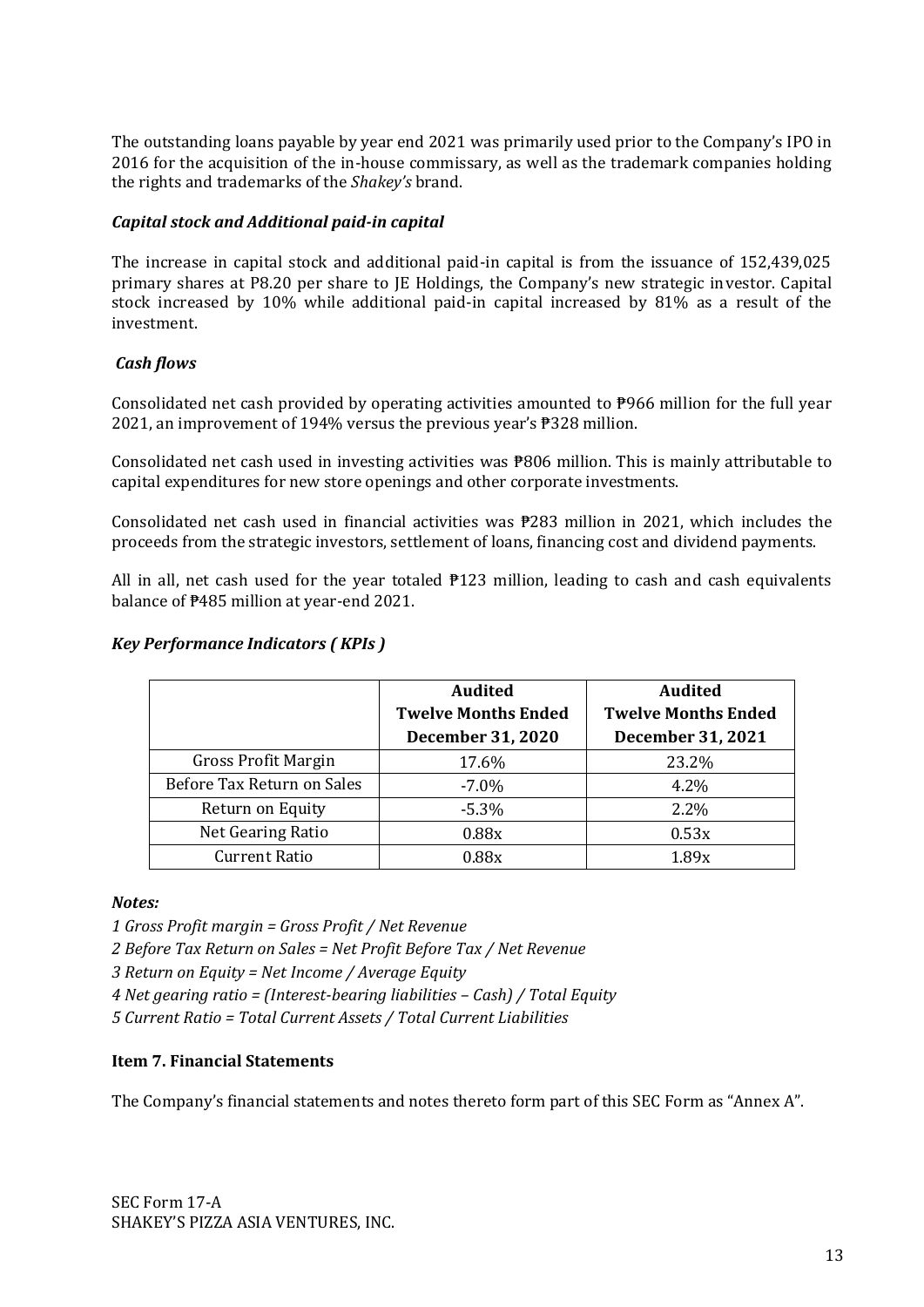# **Item 8. Information on Independent Public Accountants**

# a) External Auditor

SGV & Co., a member firm of Ernst & Young, independent auditors, has audited the Company's financial statements as at and for the years ended December 2013, 2014, 2015, 2016, 2017, 2018, 2019 and 2020. SGV & Co. has been the Company's Independent Public Accountants since 1975 and will be recommended to be re-appointed as the external auditor of the Company for the ensuing year. Maria Pilar B. Hernandez is the current audit partner and has served as such since 2015. The Company has not had any material disagreements on accounting and financial disclosures with its current external auditor for the same periods or any subsequent interim period. SGV & Co. has neither shareholdings in us nor any right, whether legally enforceable or not, to nominate persons or to subscribe for the securities in us. SGV & Co. does not receive any direct or indirect interest in the Company or its securities (including options, warrants or rights thereto). The foregoing is in accordance with the Code of Ethics for Professional Accountants in the Philippines set by the Board of Accountancy and approved by the Professional Regulation Commission.

Representatives of SGV & Co. are expected to be present at the Annual Meeting. They will have the opportunity to make a statement if they desire to do so and are expected to be available to respond to appropriate questions.

SGV & Co. also audited the Company's financial statements as of December 31, 2021 in accordance with the Philippine Standards on Auditing.

SGV & Co. has reviewed our pro forma adjustments and the application of those adjustments to the historical amounts in the pro forma condensed consolidated financial information as of December 31, 2019 in accordance with the Philippine Standard on Assurance Engagements 3000, *Assurance Engagements Other than Audits or Review of Historical Financial Information*, and the Philippines Securities and Exchange Commission Memorandum Circular No. 2, Series of 2008, *Guideline on Attestation of Pro Forma Financial Information*. A review is substantially less in scope than an examination, the objective of which is the expression of an opinion on management's assumptions, the pro forma adjustments and the application of those adjustments to historical financial information. Accordingly, SGV & Co. does not express such opinion on the pro forma condensed consolidated financial information.

b) Audit Fees

The following table sets out the aggregate fees billed for 2020 and 2021 for professional services rendered by SGV & Co., excluding fees directly related to the Offer. SGV & Co. does not provide other services that are not reasonably related to the performance of the audit or review of our financial statements.

|                                     | 2020 | 2021                            |
|-------------------------------------|------|---------------------------------|
| <b>Audit and Audit-Related fees</b> |      |                                 |
|                                     |      | PhP3,260,000.00 PhP3,415,000.00 |

The following table sets out the aggregate fees billed for 2021

| <b>Name of Auditor</b>           | <b>Regular Fees</b> |
|----------------------------------|---------------------|
| SGV & Co.                        | PhP3,415,000.00     |
| (member firm of Ernst and Young) |                     |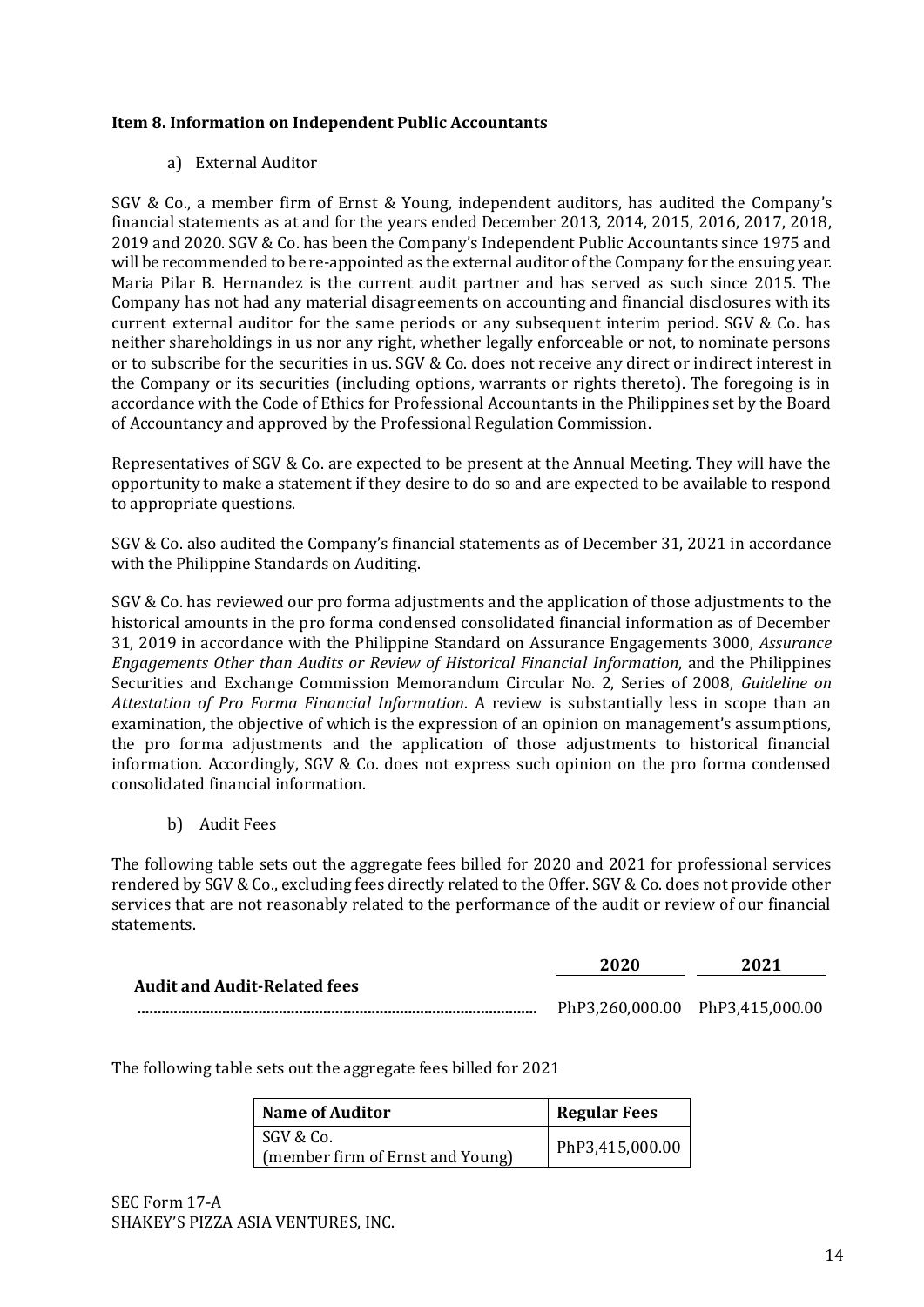Audit and Audited-Related Fees refer to the professional services rendered by SGV & Co. for audit of the Company's annual financial statements and services that are normally provided in connection with statutory and regulatory filings for the said calendar years. The fees presented above include out-of-pocket expenses incidental to the Independent Auditors' services except for the year 2021 which is only the basic fee.

c) Audit Committee and Policies

In relation to the audit of the Company's annual financial statements, the Company's Corporate Governance Manual provides that the audit committee shall, among other activities (i) evaluate significant issues reported by the external auditors in relation to the adequacy, efficiency and effectiveness of policies, controls, processes and activities of the Company; (ii) ensure that other non-audit work provided by the external auditors are not in conflict with their functions as external auditors; and (iii) ensure the compliance of the Company with acceptable auditing and accounting standards and regulations.

The audit committee consists of three members of the Board of Directors, at least one of whom is an independent director, including the chairman of the committee. The audit committee, with respect to an external audit:

- Reviews the independent auditors audit plan  $-$  discusses scope, staffing, reliance upon management and the internal audit department, general audit approach, and coverage provided to any significant areas of concern that the audit committee may have.
- Reviews and confirms the independence of the external auditors on relationships by obtaining statements from the auditors on the relationships between the auditors and the Company, including non-audit services, and discussing the relationships with the auditors.
- Prior to publishing the year-end earnings, discusses the results of the audit with the independent auditors.
- On an annual basis, the audit committee reviews and discusses with the independent auditors all significant relationships they have with the Company that could impair the auditors' independence.
- On a regular basis, the audit committee meets separately with the external auditors to discuss any matters that the committee or auditors believe should be discussed privately.

The Audit Committee reviews and approves the Interim and Annual Financial Statements before their submission to the Board, with particular focus on the following matters: (i) any change/s in accounting policies and practices, (ii) areas where a significant amount of judgment has been exercised, (iii) significant adjustments resulting from the audit, (iv) going concern assumptions, (v) compliance with accounting standards and (vi) compliance with tax, legal and regulatory requirements. The Audit Committee also reviews the disposition of the recommendations in the External Auditor's management letter.

The Audit Committee is composed of the following members, the chairman of which is an independent director:

> **Name Position** Fernan Victor P. Lukban Chairman Ricardo Gabriel T. Po Member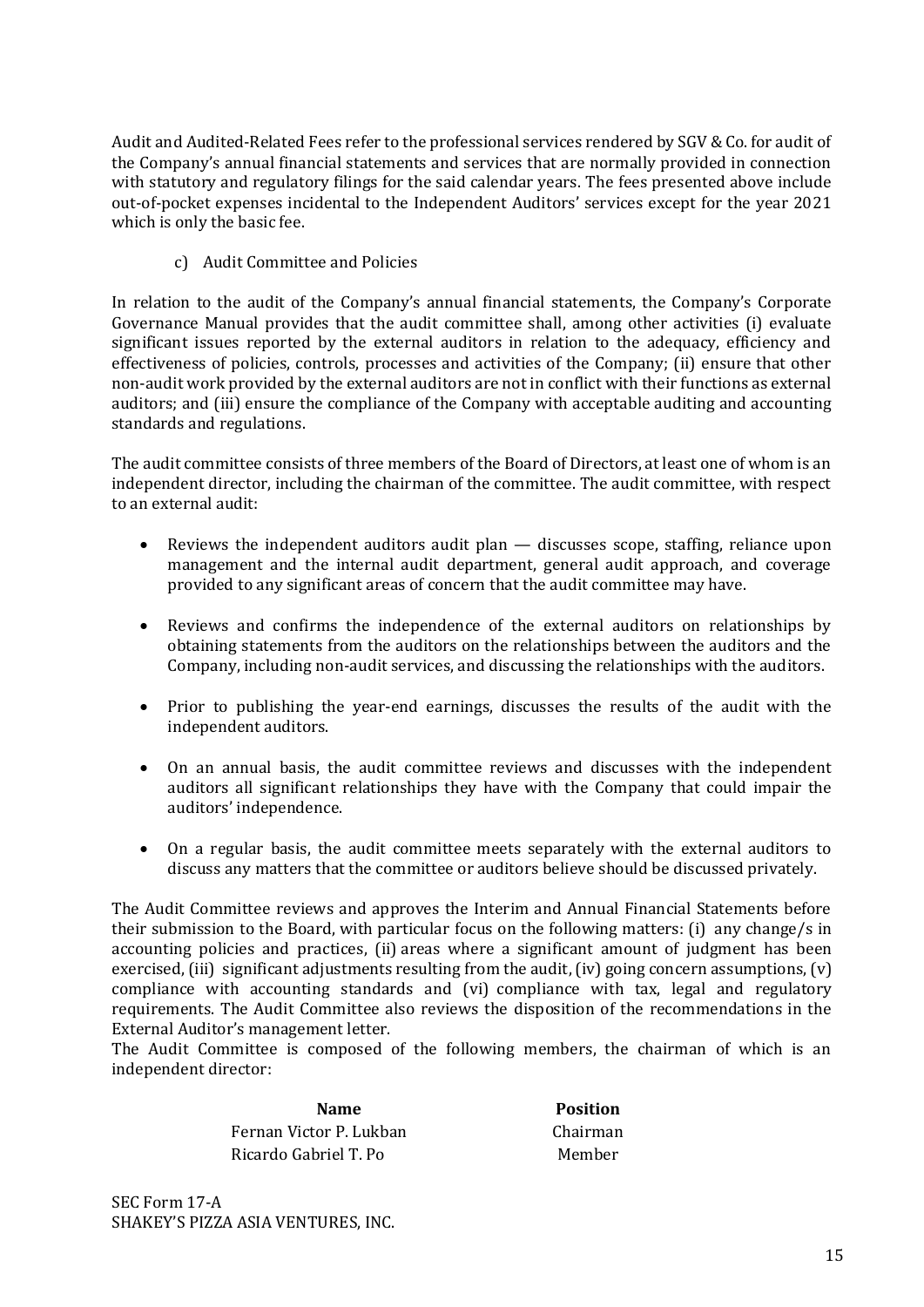Paulo L. Campos III Member

d) Changes in and Disagreements with Accountants on Accounting and Financial Disclosure

There were no disagreements with Accountants on Accounting and Financial Disclosure or Changes in Accounting Policies for the period ended December 31, 2021.

# **PART III - CONTROL AND COMPENSATION INFORMATION**

## **Item 9. Directors and Executive Officers of the Issuer**

a. Directors, Including Independent Directors, and Executive Officers

The overall management and supervision of the Company is undertaken by the Company's Board of Directors. The Company's executive officers and management team cooperate with its Board by preparing appropriate information and documents concerning the Company's business operations, financial condition and results of operations for its review. Pursuant to the Company's amended articles of incorporation, the Company's board of directors shall consist of nine members, of whom three are independent directors.

The table below sets forth each member of the board of directors as of December 31, 2021:

| <b>Name</b>             | Age | <b>Nationality</b> | <b>Position</b>             |
|-------------------------|-----|--------------------|-----------------------------|
| Christopher T. Po       | 50  | Filipino           | Chairman                    |
| Ricardo Gabriel T. Po   | 53  | Filipino           | Vice Chairman               |
| Teodoro Alexander T. Po | 51  | Filipino           | Vice Chairman               |
| Leonardo Arthur T. Po   | 43  | Filipino           | Member                      |
| Paulo L. Campos III     | 37  | Filipino           | <b>Independent Director</b> |
| Vicente L. Gregorio     | 56  | Filipino           | Member                      |
| Lance Y. Gokongwei      | 55  | Filipino           | Director                    |
| Fernan Victor P. Lukban | 60  | Filipino           | <b>Independent Director</b> |
| Frances J. Yu           | 52  | Filipino           | <b>Independent Director</b> |

*Christopher T. Po* (first elected October 5, 2016) was re-elected as the Company's Executive Chairman on July 15, 2021. He concurrently serves as the Chairman of Shakey's Pizza Asia Ventures, Inc. (PIZZA) and as a Director of Arthaland Corporation (ALCO), a property developer listed on the PSE. Prior to those roles, he was Managing Director for Guggenheim Partners, a U.S. financial services firm where he was in charge of the firm's Hong Kong office. Previously, he was a Management Consultant at McKinsey and Company working with companies in the Asian region. He also worked as the Head of Corporate Planning for JG Summit Holdings, a Philippine-based conglomerate with interests in food, real estate, telecom, airlines, and retail. He graduated summa cum laude from the Wharton School and College of Engineering of the University of Pennsylvania with dual degrees in Economics (finance concentration) and applied science (system engineering) in 1991. He holds a Master degree in Business Administration from the Harvard University Graduate School of Business Administration. He is a member of the Board of Trustees of the Ateneo de Manila University as well as a member of the Board of Asia Society Philippines, and he is the President of the CPG-RSPo Foundation.

*Ricardo Gabriel T. Po, Jr*. (first elected October 5, 2016) was re-elected as the Company's Vice Chairman on July 15, 2021. He concurrently serves as a Vice Chairman of PIZZA and as a Vice Chairman of ALCO. He was the Executive Vice President and Chief Operations Officer of CNPF from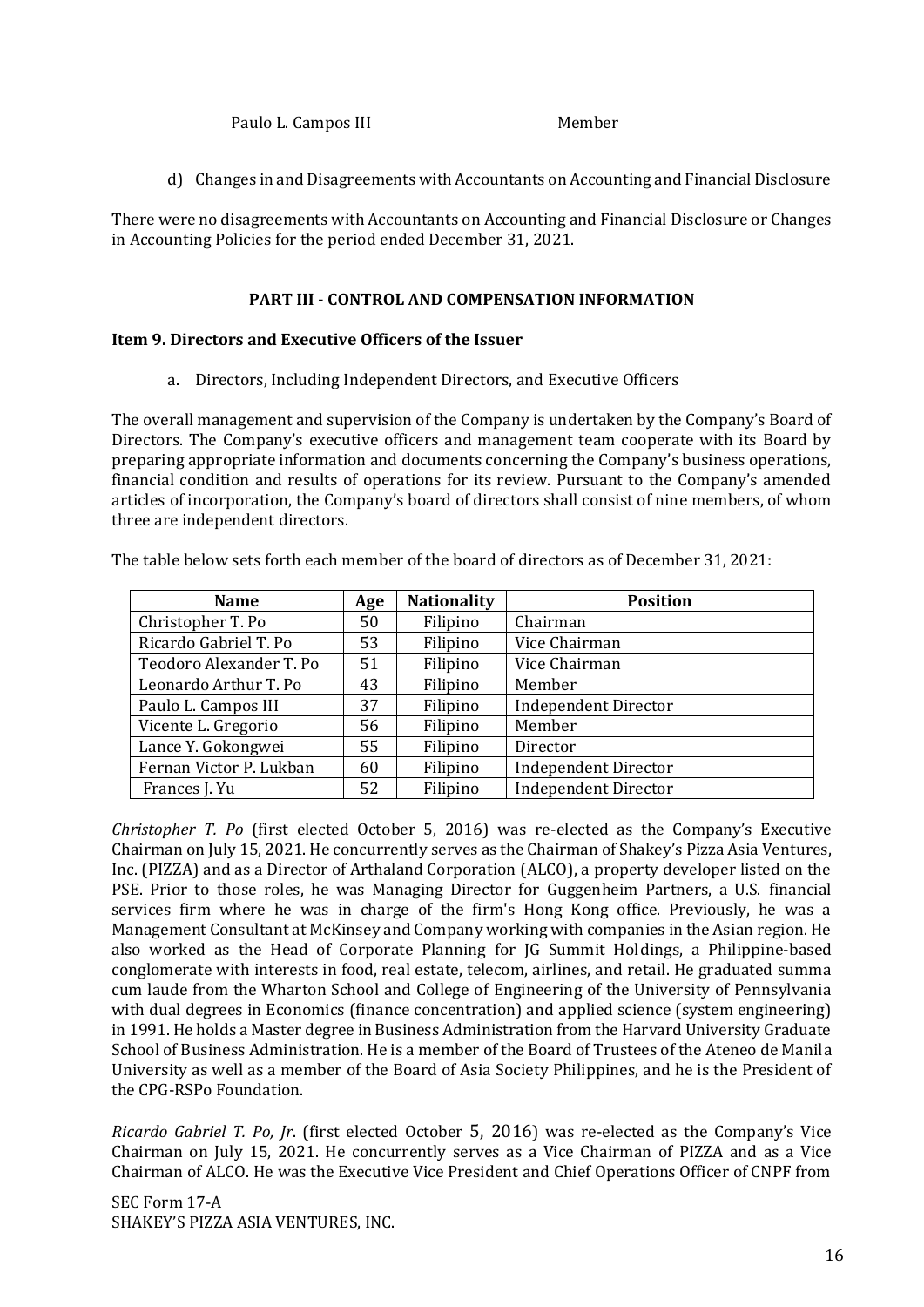1990 to 2006 and became the Vice Chairman of its Board of Directors in 2006. He graduated magna cum laude from Boston University with a Bachelor of Science degree in Business Management in 1990. He also completed the Executive Education Program (Owner-President Management Program) at Harvard Business School in 2000.

*Teodoro Alexander T. Po*, (first elected October 5, 2016) was re-elected as the Company's Vice Chairman, President, and Chief Executive Officer on July 15, 2021. He concurrently serves as a Vice Chairman of PIZZA. Since 1990, he has held various positions in CNPF. He graduated summa cum laude from Boston University with a Bachelor of Science degree in Manufacturing Engineering in 1990. He also completed the Executive Education Program (Owner-President Management Program) at Harvard Business School.

*Leonardo Arthur T. Po*, (first elected October 5, 2016) was re-elected as the Company's Director and Treasurer on July 15, 2021. He concurrently serves as the Director and Treasurer of PIZZA. He graduated magna cum laude from Boston University with a degree in Business Administration and has extensive and solid business development experience in consumer marketing, finance and operations of fast-moving consumer goods (FMCG), foodservice, quick-serve restaurants, and real estate development.

*Paulo L. Campos III*, (first elected October 14, 2016) was re-elected as Independent Director of the Company on July 15, 2021. He was first elected an Independent Director of the Company on October 14, 2016. Mr. Campos is the co-founder and Chief Executive Officer of ZALORA Philippines, having founded the company in the late 2011. Prior to ZALORA, he was a management consultant with The Boston Consulting Group in Singapore where he worked with companies across the region on issues related to business development, organizational development, investor communications and strategy. Mr. Campos holds a Master in Business Administration from Harvard Business School and graduated magna cum laude from Princeton University with a degree from its Woodrow Wilson School of Public and International Affairs. After university, he was employed with Ayala Land, Inc. as Special Assistant to the President until 2008.

*Vicente L. Gregorio*, (first elected October 5, 2016) was re-elected as the Company's director on July 15, 2021 and has been a director since March 31, 2016. Mr. Vicente Gregorio has also been the Company's President and Chief Executive Officer since March 2013. He has more than 30 of experience in the food business, previously serving as Operations Director in various food service companies prior to assuming the position of Executive Vice President and Chief Operations Officer of the Company in February 2003. He also currently serves as a member of the board of the Philippine Franchise Association, Cavallino, Inc., Don Bosco Technical College, Bosconian International Chamber of Commerce, and Plan Master Insurance and Financial Services, Inc. Mr. Vicente Gregorio graduated from Central Colleges of the Philippines with a degree in Bachelor of Science in Electrical Engineering and has earned units in the Business Administration Master's program of the Graduate School of Business at Ateneo de Manila University.

*Lance Y. Gokongwei,* who is nominated as a non-Independent Director, is the Chairman of URC. He is the President and Chief Executive Officer of JGSHI. He is the Chairman of Altus Ventrues Property, Inc., Robinsons Retail Holdings, Inc., Robinsons Land Corporation, JG Summit Petrochemical Corporation, JG Summit Olefins Corporation and Robinsons Bank Corporation. He is the President and Chief Executive Officer of Cebu Air, Inc. He is a director and Vice Chairman of Manila Electric Company and a director of Oriental Petroleum and Minerals Corporation, United Industrial Corporation Limited and Meralco Powergen Corporation. He is also member of the Board of Global Reporting Initiative. He is also the Chairman and trustee of the Gokongwei Brothers Foundation, Inc. He received a Bachelor of Science degree in Finance and a Bachelor of Science degree in Applied Science from the University of Pennsylvania.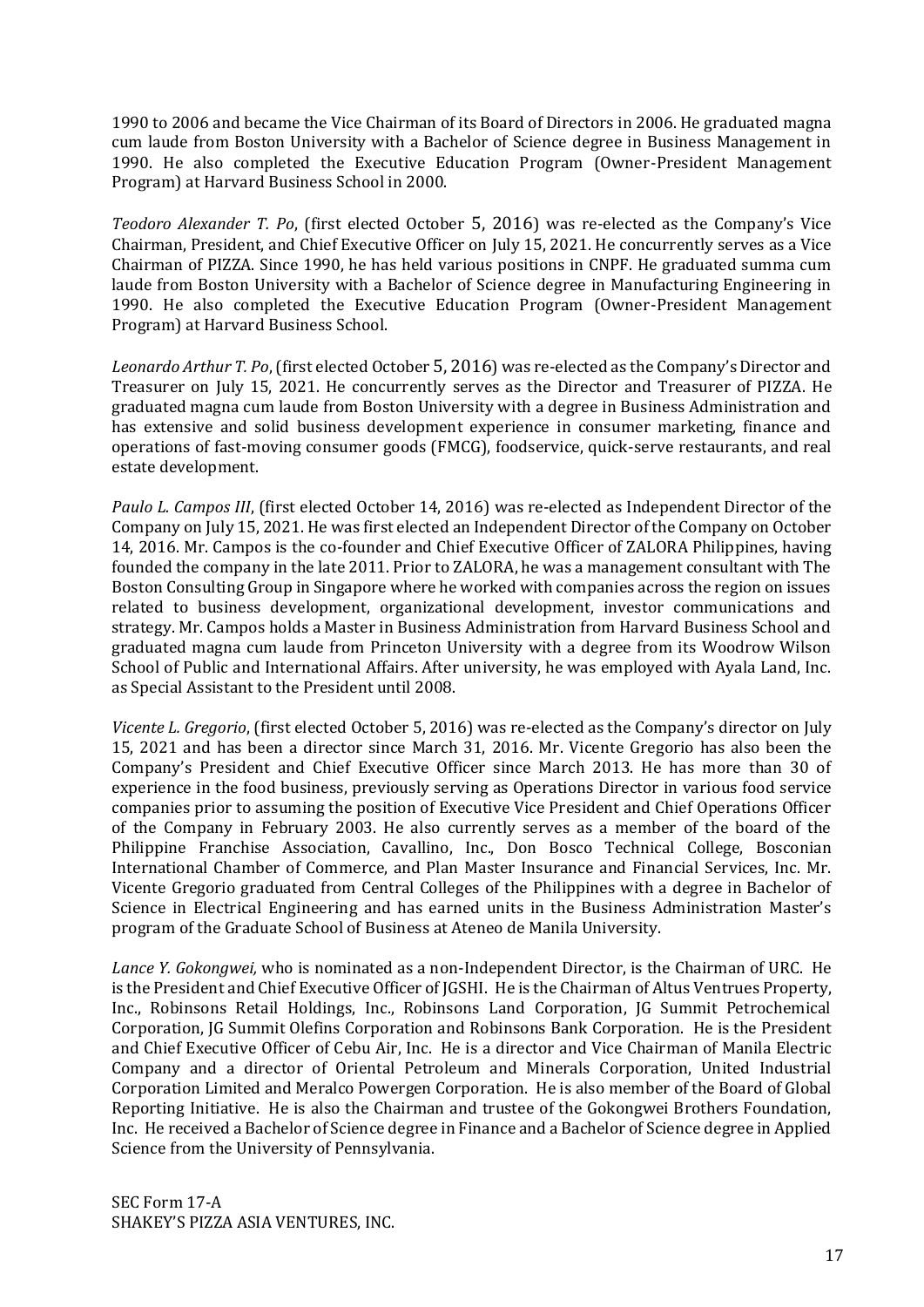*Fernan Victor P. Lukban*, (first elected October 14, 2016) was re-elected as the Company's Lead Independent Director on July 15, 2021. He concurrently serves as the Lead Independent Director of PIZZA, as an Independent Director of ALCO, and as a Director of Central Azucarera de Tarlac, Inc. (CAT). He is a highly regarded consultant in family business, strategy, entrepreneurship, and governance. He is active in Base of the Pyramid initiatives all over the Philippines and helps professionalize Boards throughout the country. He holds undergraduate degrees in engineering (Industrial Management - Mechanical from De La Salle University, Manila) and graduate degrees in economics (MSc in Industrial Economics from the Center for Research & Communication, now University of Asia & the Pacifc) and in business (MBA from IESE Barcelona, Spain). He spent much of his early professional years in academia, helping establish the University of Asia & the Pacifc where he currently participates as a consultant, mentor, and guest lecturer. He is a founding fellow of the Institute of Corporate Directors.

*Frances J. Yu*, (first elected August 16, 2018) was re-elected as the Company's Independent Director on July 15, 2021. She concurrently serves as an Independent Director of PIZZA. She was previously the Chief Retail Strategist of Mansmith and Fielders, Inc., the largest marketing and sales training company in the Philippines. Prior to this, she was the Vice President and Business Unit Head of Rustan's Supermarket and the Vice President and Head of Marketing Operations for Rustan's Supercenters, Inc. She founded FJY Consulting, Inc., a corporate marketing and management consulting company which she managed as President. She was also the Vice President and General Manager of a marketing research and consulting firm catering to the top 500 corporations in several sectors. From 2003 to 2005, she served as the Chairperson for the National Retail Conference and Stores Asia Expo (NRCE) Programs Committee of the Philippine Retailers Association. She graduated summa cum laude from Fordham University, New York with a Bachelor of Arts degree in English Literature.

| <b>Name</b>               | Age | <b>Nationality</b>       | <b>Position</b>                                                                           |
|---------------------------|-----|--------------------------|-------------------------------------------------------------------------------------------|
| Jose Arnold T. Alvero     | 58  | Filipino                 | Vice President - Internal Operations &<br>Director for Franchise & Buiness<br>Development |
| Alois Brielbeck           | 60  | German                   | General Manager (commissary)                                                              |
| Jorge Maria Q. Concepcion | 66  | American<br>and Filipino | <b>General Manager</b>                                                                    |
| Manuel T. Del Barrio      | 57  | Filipino                 | Vice-President and Chief Financial Officer                                                |
| Vicente L. Gregorio       | 55  | Filipino                 | President and Chief Executive Officer                                                     |
| Darel G. Pallesco         | 36  | Filipino                 | <b>Chief Audit Executive</b>                                                              |
| Leonardo Arthur T. Po     | 44  | Filipino                 | Treasurer                                                                                 |
| Maria Elma C. Santos      | 46  | Filipino                 | General Manager - Peri Peri                                                               |
| Gilbert L. Tolentino      | 50  | Filipino                 | <b>Business Unit Director and R&amp;B General</b><br>Manager                              |
| Maria Rosario L. Ybanez   | 46  | Filipino                 | <b>Corporate Secretary</b>                                                                |
| Myrose April C. Victor    | 38  | Filipino                 | <b>Investor Relations Head</b>                                                            |

The table below sets forth the key executive and corporate officers as of December 31, 2021:

*Alois Brielbeck,* has been the General Manager of the Company's in-house commissary since October 2005. He moved to the Philippines in February 2000 as the Chief Operating Officer for Culinary Systems Specialists Inc., a company involved in the production of bakery products to both local and export markets. He has held key positions in pastry kitchens in Hong Kong and Tokyo, Japan before moving to the Philippines. Mr. Alois Brielbeck is a fully-qualified Baker with a Baker Master Diploma from the Master School of Lochham in Munich, Germany.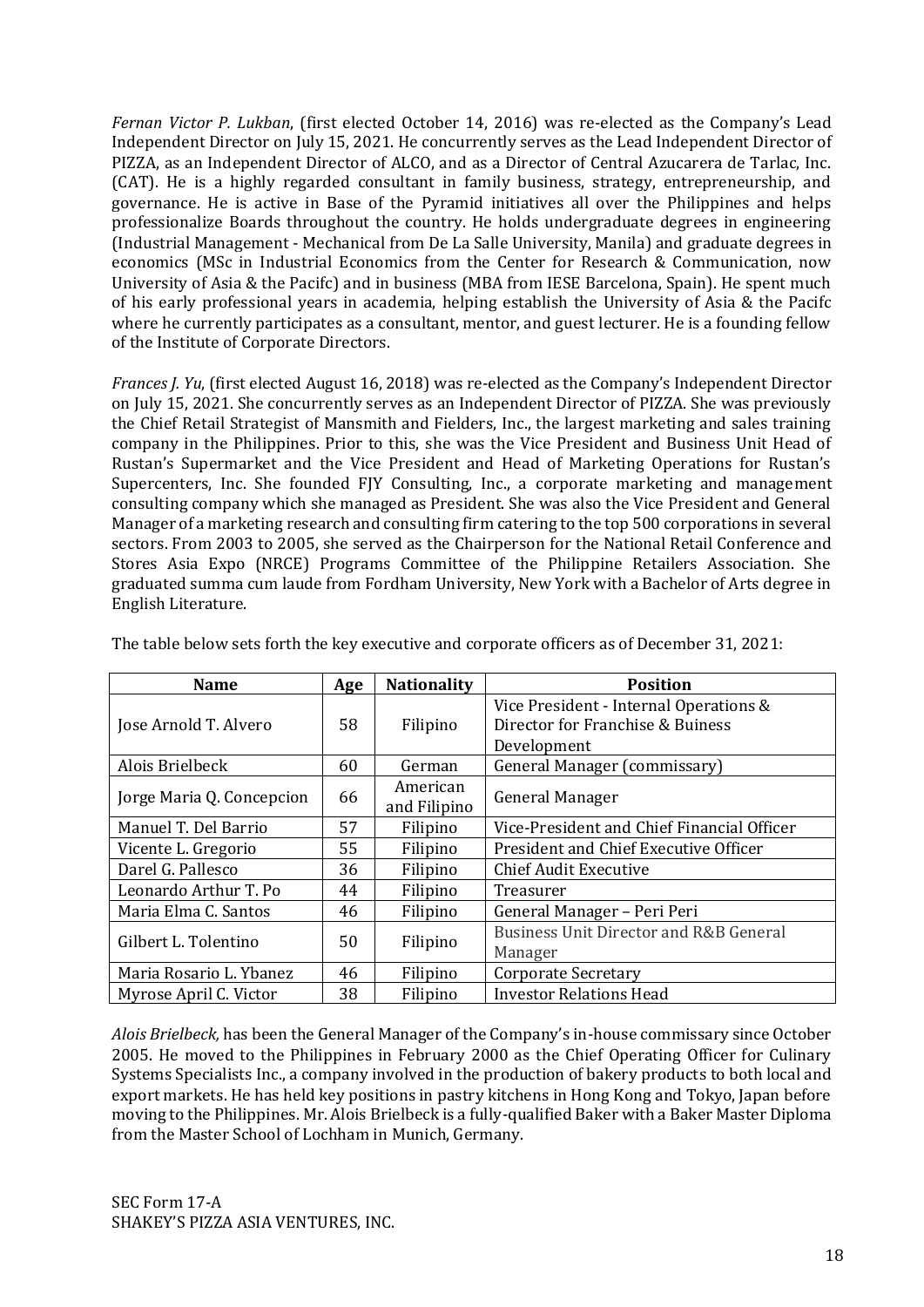*Manuel T. Del Barrio*, was re-elected Vice-President and Chief Financial Officer on July 15, 2020 and has been Vice-President and Chief Financial Officer since March 31, 2016. He concurrently holds the position of Chief Risk Officer and Compliance Officer of the Company. He was previously the Assistant Vice-President for Finance of CNPF and The Pacific Meat Company, Inc. He previously worked as an Industrial Accounting Manager in TEMIC Telefunken Semiconductors, Inc. and held accounting positions in Hooven Philippines and Sanara, Inc. He has a degree in Bachelor of Science in Business Administration from the University of the East, and holds a Master in Business Administration (Regis Program) from the School of Business of the Ateneo de Manila University. He is a Certified Public Accountant and a Certified Management Accountant.

*Jorge Maria Q. Concepcion*, has been the Company's General Manager since his repatriation from the US in 2014. He previously held the position of Executive Vice-President & General Manager in Gallo Giro (a Mexican restaurant chain in California), Red Ribbon Bakeshop, Inc. (US and the Philippines) and Goldilocks Corp. of California. Before entering the foodservice retail industry, Mr. Concepcion started in the Branded Foods FMCG business where he worked for various Unilever Asia affiliates in the Philippines, Malaysia and Singapore in different capacities in marketing, sales, corporate planning and general management. He first repatriated to the Philippines in 1996 with the ConAgra joint-venture company, Hunts-URC. He then subsequently and concurrently headed URC-Dairy Product Division and URC-Food Service Division before eventually migrating to the US in 2006. He has a degree in Bachelor of Arts (Honors) in Mathematics from De La Salle University and has a Master of Science in Industrial Engineering and Operations Research from the University of the Philippines.

*Jose Arnold T. Alvero* was appointed as the Corporation's Vice President - Internal Operations & Director for Franchise & Business Development in January 2020. is a hospitality professional with more than 35 years of transnational experience in Hotel Operations, Restaurant General Management, Franchising, Business Development, Guest Service Management, and Strategic Planning. Prior to his new appointment, he was the Business Unit GM for Franchised Store Operations as well as Director for Franchise and Business Development where he led the store network expansion & growth of Shakey's Philippines outside of Metro Manila and developed the Franchise ACE program for its esteemed franchisees. Previous to that, he was Planning and Business Development Director of Shakey's Philippines wherein he strengthened the brand's Countrywide Development Plan and steered the company's Business Development team. Before joining Shakey's Philippines, he was the Corporate Franchising and Channel Development Head of One Food Group and oversaw the development of the Tokyo Tokyo and Mister Donut franchising programs. Before that, he also served as Regional Business Unit (RBU) General Manager for both Company-Owned and Franchised stores for Mister Donut. He also had stints in Red Ribbon Bakeshop, Inc, McDonald's Philippines, The Palace Hotel, Beijing, and The Mandarin Oriental, Manila in various managerial capacities in Operations and Guest Services early in his career. Jose is a graduate of the University of the Philippines where he finished a B.S. Hotel and Restaurant degree, cum laude.

*Darel G. Pallesco,* is the Corporation's Chief Audit Executive. Mr. Pallesco has been heading the Corporate Internal Audit since he joined the company in 2014. He started his career with SGV & Co. in 2006 as an internal auditor and continued though it with multinational companies such as Johnson & Johnson, Philip Morris and Luen Thai where he primarily audited and contributed on facets of governance, risk management and internal controls. He earned his degree of Bachelor of Science in Accountancy from San Sebastian College-Recoletos in 2005, a Certified Public Accountant (CPA) and a Certified Internal Auditor (CIA).

*Maria Elma C. Santos,* is the Corporation's General Manager for Peri Peri Business Unit. Ms. Santos was previously Shakey's Guest Engagement Director in 2015, and General Manager of Project Pie from 2016 to 2017. Mid of 2017, became Shakey's Delivery Systems Head and headed the HR Division of Shakey's until mid-2019. She currently leads the team of Peri-Peri as the General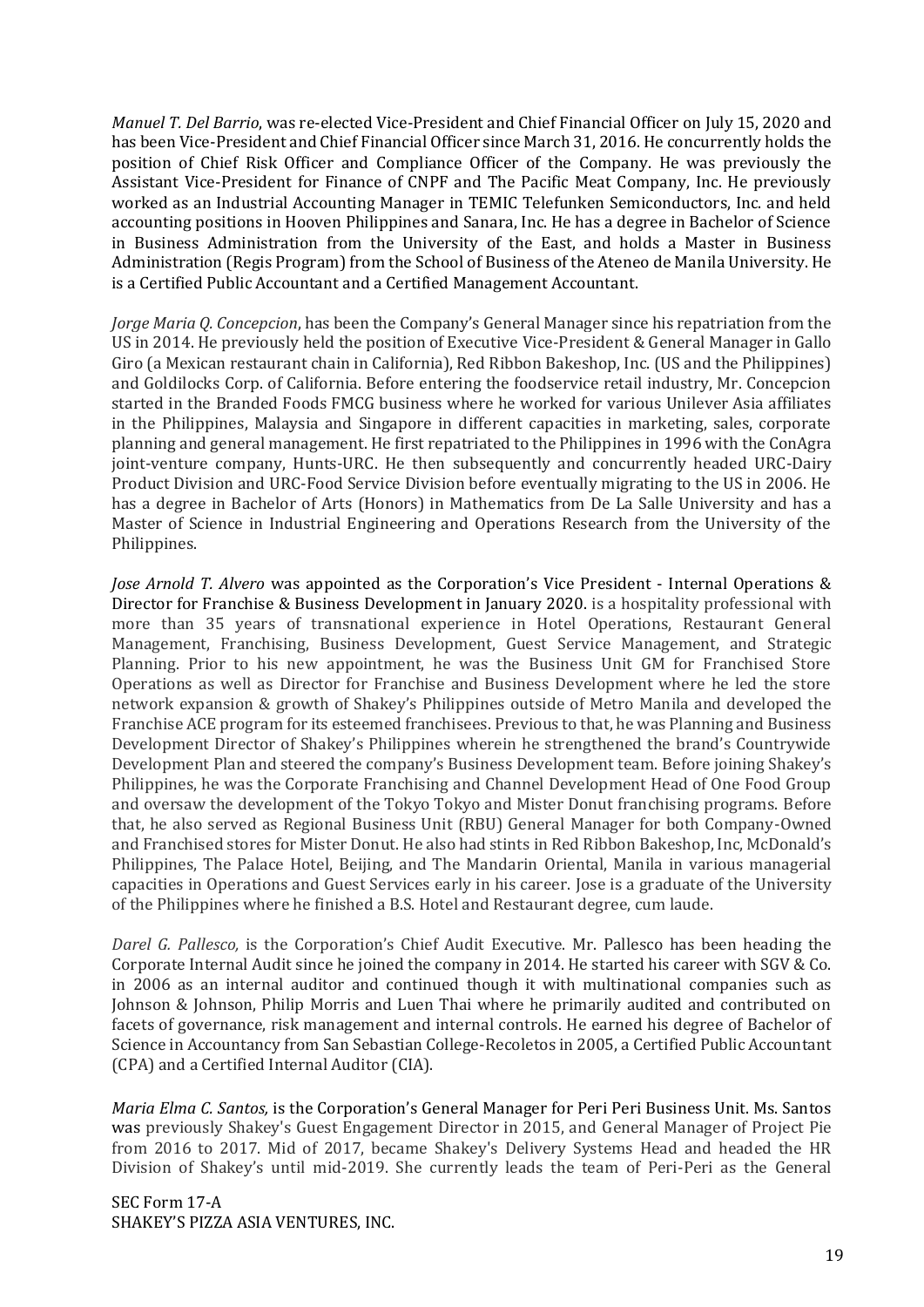Manager. She earned her Master's degree in Business Administration from the Ateneo-Regis Program.

*Gilbert L. Tolentino,* is the Corporation's Business Unit Director and R&B Tea General Manager. Mr. Tolentino has 33 years of experience in the food industry and has handled different departments like Operations, Training, Organization Development, Franchising, Business Development, and Technical Services. Previously the Group Training Manager for Pancake House, Dencio's, and Teriyaki Boy. Mr. Tolentino has been with PIZZA for 15 years.

*Myrose April C. Victor,* was elected as the Company's Investor Relations Head in July 2021. Ms. Victor has 16 years of work experience in the Finance, Accounting, Corporate Planning, Systems Implementation and General Management functions in different industries such as food retail, banking and energy. Prior to joining CPFI, Ms. Victor was the Head of Finance for DOLE's Packaged Division, handling the functions of Finance Planning and Controllership for the Philippines and Other Distributor Markets. Ms. Victor also handled various roles on general and finance management and led transformation and turnaround projects for companies in the food, energy and banking industries. Graduated in 2005 from the University of the Philippines with a degree in BS Business Administration and Accountancy (mcl). Ms. Victor also completed her Global Master in Finance from IE Business School in 2019.

*Maria Rosario L. Ybanez*, 45, was elected as the Company's Corporate Secretary in June 1, 2018. She concurrently serves as the Legal Counsel and Compliance Officer of CNPF. Atty. Ybanez graduated with a Bachelor of Arts degree in Legal Management from the Ateneo de Manila University and obtained her J.D. from the Ateneo de Manila School of Law. She has been involved in the practice of Civil, Labor, Criminal, Corporate and Intellectual Property laws since 2001.

b. Family Relationships

Mr. Christopher T. Po, Mr. Ricardo Gabriel T. Po, Mr. Teodoro Alexander T. Po and Mr. Leonardo Arthur T. Po are brothers. Aside from the foregoing, there are no family relationships between any Directors and any members of the Company's senior management as of December 31, 2021.

c. Involvement in Certain Legal Proceedings

None of the directors and officers have been involved in any bankruptcy proceeding, nor have they been convicted by final judgment in any criminal proceeding, or been subject to any order, judgment, or decree of competent jurisdiction, permanent or temporarily enjoining, barring, suspending, or otherwise limiting their involvement in any type of business, securities, commodities or banking activities, or found in action by any court or administrative bodies to have violated a securities of commodities law, for the past five (5) years up to the latest date.

As of date of this report, the Company is not a party to any litigation or arbitration proceedings of material importance, which could be expected to have a material adverse effect on the Company or on the results of its operations. No litigation or claim of material importance is known to be pending or threatened against the Company or any of its properties.

#### **Item 10. Executive Compensation**

a. General

The levels of remuneration of the Company should be sufficient to be able to attract and retain the services of qualified and competent directors and officers. A portion of the remuneration of executive directors may be structured or be based on corporate and individual performance.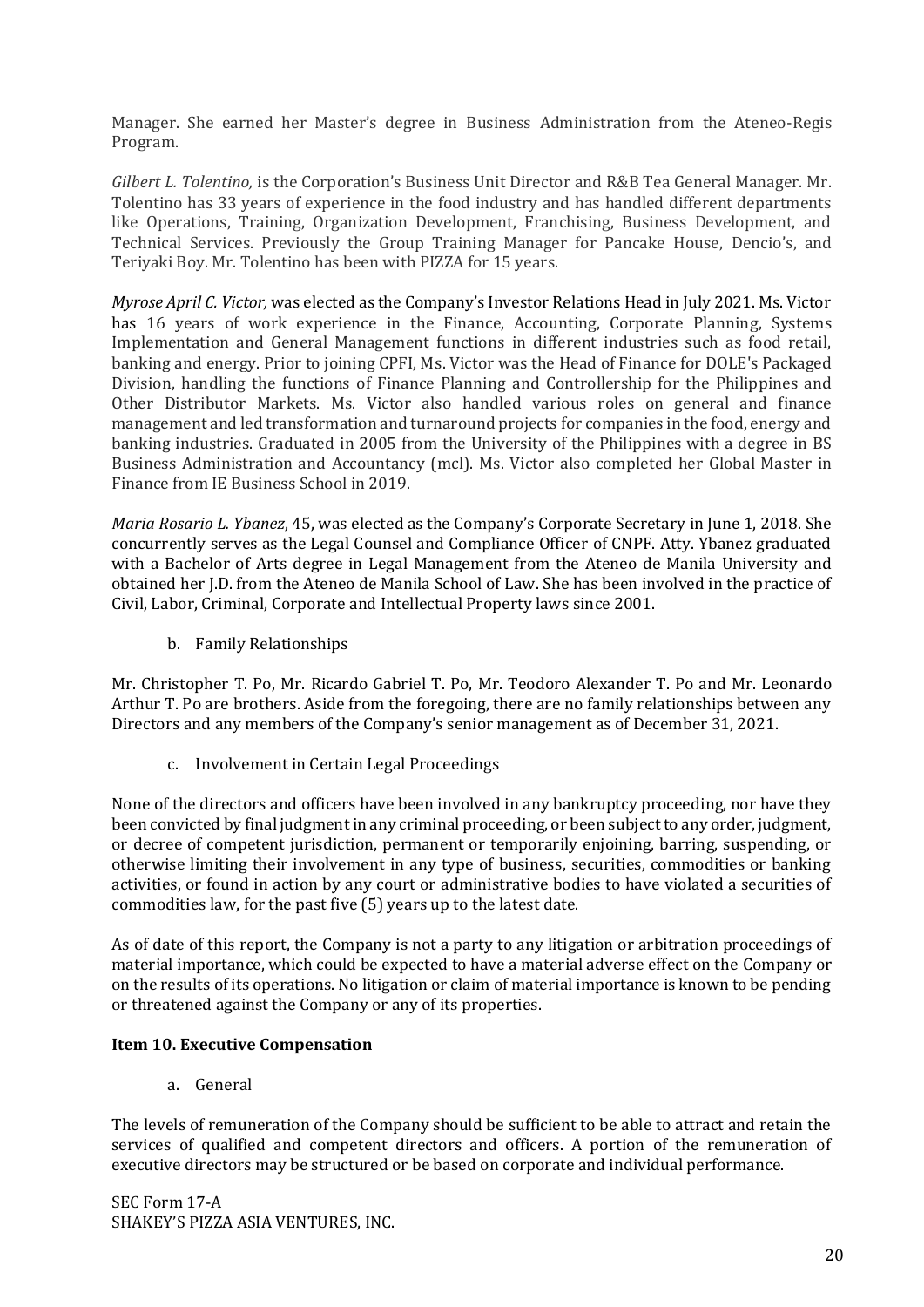No director should participate in deciding on his remuneration.

The Company may, in exceptional cases, e.g., when the Company is under receivership or rehabilitation, regulate the payment of the compensation, allowances, fees and fringe benefits to its directors and officers.

- b. Summary Compensation Table
	- a. CEO and five other most highly compensated executive officers

| <b>Name</b>               | <b>Principal Position</b>                                                                               | Year | Compensation |  |
|---------------------------|---------------------------------------------------------------------------------------------------------|------|--------------|--|
| Vicente L. Gregorio       | President & CEO                                                                                         |      |              |  |
| Alois Brielbeck           | General Manager - BMI                                                                                   |      |              |  |
| Jorge Maria Q. Concepcion | General Manager - Shakey's                                                                              |      |              |  |
| Manuel T. Del Barrio      | Vice President & CFO                                                                                    |      |              |  |
| Jose Arnold T. Alvero     | Vice President –<br>International Operations &<br>Director - Franchise &<br><b>Business Development</b> | 2021 | P60,409,637  |  |
| Gilbert L. Tolentino      | Director - Company-Owned<br><b>Store Operations</b>                                                     |      |              |  |

## b. Compensation of Directors and Officers as a Group

| <b>Name</b>                                                                               | <b>Principal Position</b> | Year | <b>Compensation</b> |
|-------------------------------------------------------------------------------------------|---------------------------|------|---------------------|
| Aggregate compensation paid to all executive officers and<br>directors as a group unnamed |                           |      | P147,128,102        |

c. Compensation of Directors

| <b>Remuneration Item</b>                                | <b>Executive</b><br><b>Directors</b> | <b>Non-Executive</b><br>Directors (other<br>than<br>independent<br>directors) | Independent<br><b>Directors</b> |
|---------------------------------------------------------|--------------------------------------|-------------------------------------------------------------------------------|---------------------------------|
| (a) Fixed Remuneration                                  | None                                 |                                                                               |                                 |
| b) Variable Remuneration                                | None                                 |                                                                               |                                 |
| c) Per diem Allowance                                   |                                      | None                                                                          | P263,157.90                     |
| <b>Bonuses</b>                                          | None                                 |                                                                               |                                 |
| (e) Stock Options and/or other<br>financial instruments | None                                 |                                                                               |                                 |
| Others (Specify)                                        |                                      | None                                                                          |                                 |

| Executive<br><b>Other Benefits</b><br><b>Directors</b> | <b>Non-Executive</b><br><b>Directors (other</b><br>than independent | Independent<br><b>Directors</b> |
|--------------------------------------------------------|---------------------------------------------------------------------|---------------------------------|
|--------------------------------------------------------|---------------------------------------------------------------------|---------------------------------|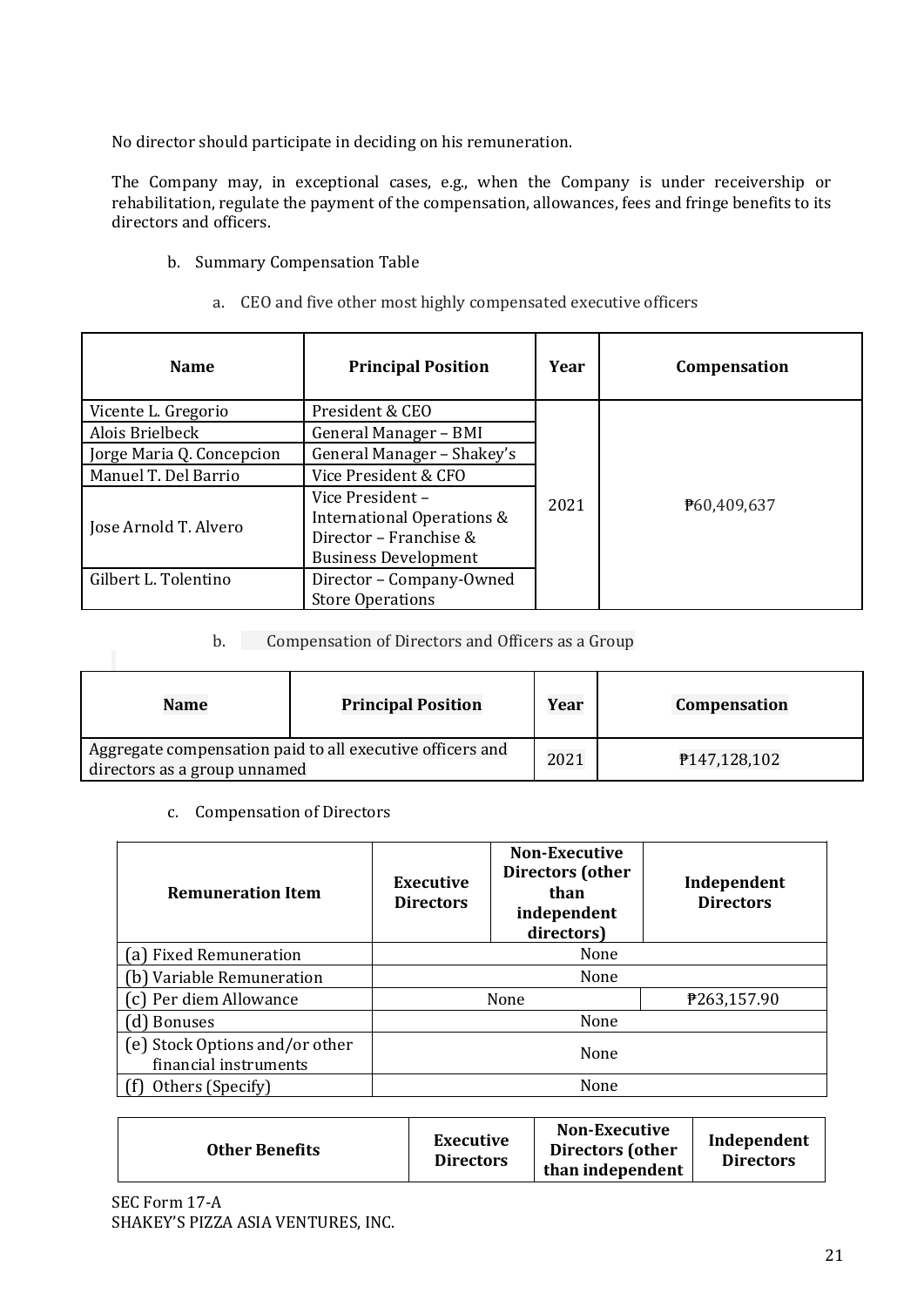|                                | directors) |  |
|--------------------------------|------------|--|
|                                |            |  |
| Advances                       |            |  |
| Credit granted                 |            |  |
| Pension Plans / Contributions  |            |  |
| (d) Pension Plans, Obligations |            |  |
| incurred                       | None       |  |
| (e) Life Insurance Premium     |            |  |
| <b>Hospitalization Plan</b>    |            |  |
| Car Plan<br>g                  |            |  |
| (h) Others (Specify)           |            |  |

d. Employment Contracts and Termination of Employment and Change-in-Control Arrangements.

There are no special employment contracts or other arrangements between the Company and its officers or directors.

e. Warrants and Options Outstanding

There are no outstanding warrants or options held by any of the Company's officers or directors.

# **Item 11. Security Ownership of Certain Beneficial Owners and Management**

a. Security Ownership of Certain Record and Beneficial Owners

As of December 31, 2021, the following were owners of more than 5% of the Company's outstanding shares:

|                 | Name, Address of    | <b>Name of Beneficial</b> |              |                    |                    |
|-----------------|---------------------|---------------------------|--------------|--------------------|--------------------|
| <b>Title of</b> | <b>Record Owner</b> | Owner and                 | Citizenship  | Number of          | % to Total         |
| <b>Class</b>    | and Relationship    | <b>Relationship with</b>  |              | <b>Shares Held</b> | <b>Outstanding</b> |
|                 | with Issuer         | <b>Record Owner</b>       |              |                    |                    |
| Common          | Century Pacific     | Ricardo Gabriel T. Po,    | Filipino     | 807,973,841        | 47.92%*            |
|                 | Group, Inc. $/$     | Chairman                  |              |                    |                    |
|                 | 7F Centerpoint      | Christopher T. Po,        |              |                    |                    |
|                 | Building, Julia     | President                 |              |                    |                    |
|                 | Vargas Avenue,      | Teodoro Alexander T.      |              |                    |                    |
|                 | Ortigas Center,     | Po, Chief Operating       |              |                    |                    |
|                 | Pasig City /        | <b>Officer</b>            |              |                    |                    |
|                 | Stockholder of      | Leonardo T. Po,           |              |                    |                    |
|                 | Record              | Director                  |              |                    |                    |
|                 |                     |                           |              |                    |                    |
|                 |                     |                           |              |                    |                    |
|                 |                     |                           |              |                    |                    |
|                 |                     |                           |              |                    |                    |
| Common          | PCD Nominee Corp.   | Please see BDO Report     | Non-Filipino | 444,100,534        | 26,37%             |
|                 | (Non-Filipino) /    | as December 31, 2021      |              |                    |                    |
|                 | The Enterprise      | attached as Annex "B"     |              |                    |                    |
|                 | Center, Ayala       |                           |              |                    |                    |
|                 |                     |                           |              |                    |                    |
|                 | Avenue corner       |                           |              |                    |                    |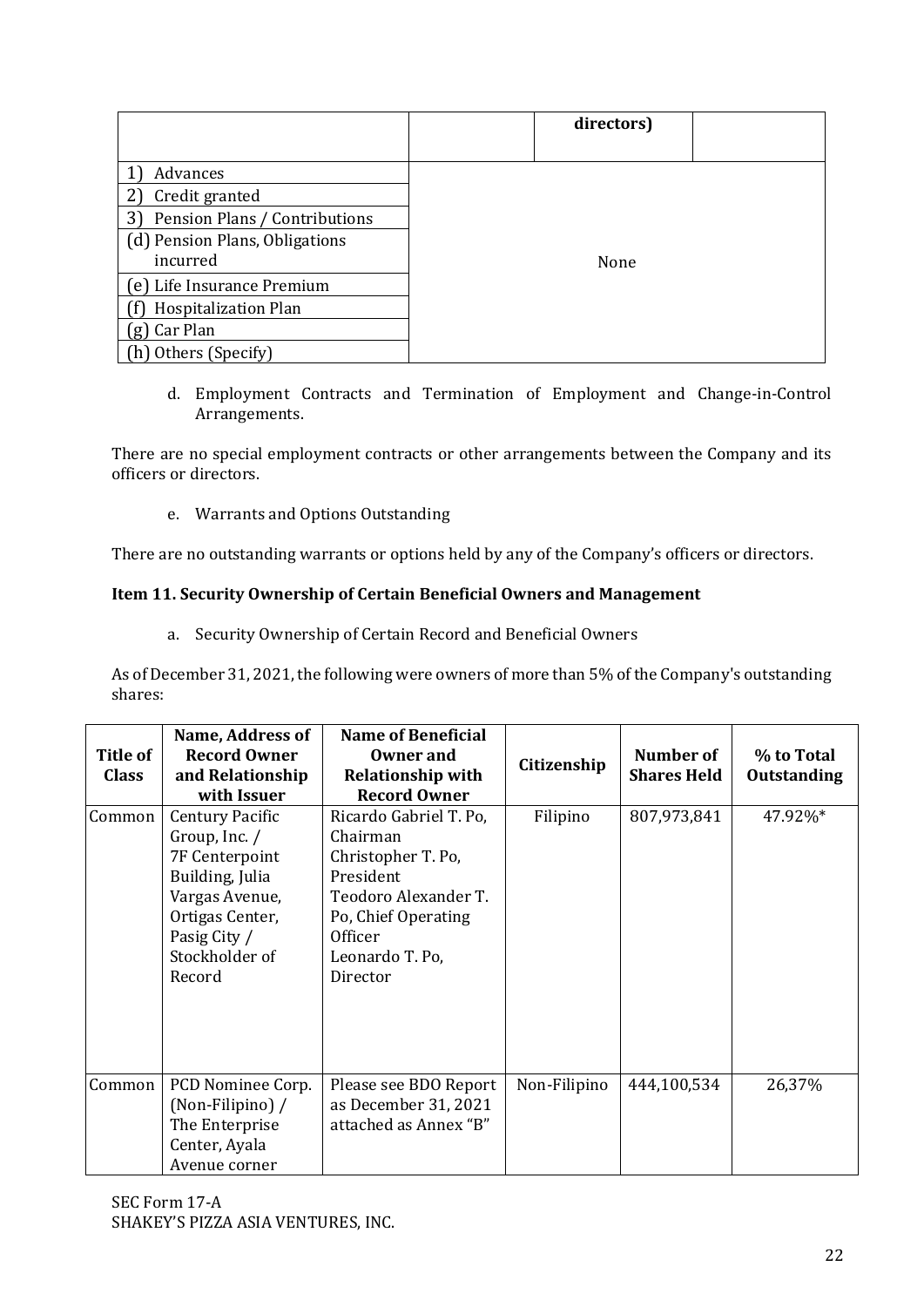|        | Paseo de Roxas,<br>Makati City /<br>Stockholder of<br>Record                                                                                       |                                                                                                                                 |             |             |        |
|--------|----------------------------------------------------------------------------------------------------------------------------------------------------|---------------------------------------------------------------------------------------------------------------------------------|-------------|-------------|--------|
| Common | Arran Investment<br>Pte. Ltd. $/$<br>168 Robinson<br>Road, #37-01<br>Capital Tower,<br>Singapore /<br>Stockholder of<br>Record                     | <b>GIC Private Limited</b><br>(GIC) – sovereign<br>wealth fund of the<br>Government of<br>Singapore, Parent<br>company of Arran | Singaporean | 283,063,432 | 16.81% |
| Common | PCD Nominee Corp.<br>(Filipino) / The<br>Enterprise Center,<br>Ayala Avenue<br>corner Paseo de<br>Roxas, Makati City<br>/ Stockholder of<br>Record | Please see BDO<br>Report as of<br>December 31, 2021<br>attached as Annex "B"                                                    | Filipino    | 192,150,256 | 11.41% |

b. Security Ownership of the Board of Directors and Senior Management

The following are the number of shares owned of record by the directors and key officers of the Company as of December 31, 2021

|                                 |                                    |              | <b>Amount and Beneficial</b><br>Ownership   |                                            | $%$ of                   |  |
|---------------------------------|------------------------------------|--------------|---------------------------------------------|--------------------------------------------|--------------------------|--|
| <b>Title of</b><br><b>Class</b> | <b>Name of Beneficial</b><br>Owner | Citizenship  | <b>Number of</b><br><b>Direct</b><br>shares | <b>Number of</b><br><b>Indirect shares</b> | Capital<br><b>Stock</b>  |  |
| Common                          | Ricardo Gabriel T. Po              | Filipino     |                                             |                                            |                          |  |
| Common                          | Teodoro Alexander T. Po            | Filipino     | 1                                           |                                            |                          |  |
| Common                          | Christopher T. Po                  | Filipino     | $\overline{1}$                              |                                            |                          |  |
| Common                          | Leonardo Arthur T. Po              | Filipino     | 1                                           |                                            |                          |  |
| Common                          | Vicente L. Gregorio                | Filipino     | 2,206,989                                   |                                            |                          |  |
| Common                          | Fernan Victor P. Lukban            | Filipino     | 95,001                                      |                                            | $\overline{\phantom{0}}$ |  |
| Common                          | Paulo L. Campos III                | Filipino     |                                             | 89,000                                     |                          |  |
| Common                          | Frances J. Yu                      | Filipino     |                                             |                                            |                          |  |
|                                 | Lance Y. Gokongwei                 | Filipino     | 100                                         |                                            |                          |  |
| Common                          | Manuel T. Del Barrio               | Filipino     | 210,342                                     |                                            |                          |  |
| Common                          | Maria Rosario L. Ybanez            | Filipino     |                                             |                                            |                          |  |
| Common                          | Jorge Maria Q. Concepcion          | American     | 408,245                                     |                                            |                          |  |
| Common                          | Alois Brielbeck                    | German       | 359,600                                     |                                            |                          |  |
| Common                          | Jose Arnold T. Alvero              | Filipino     | 75,555                                      |                                            |                          |  |
| Common                          | Myrose April C. Victor             | Filipino     | 5,000                                       |                                            |                          |  |
| Common                          | Maria Elma C. Santos               | Filipino     |                                             |                                            |                          |  |
| Common                          | Gilbert L. Tolentino               | Filipino     | 3,000                                       |                                            |                          |  |
| Common                          | Darel G. Pallesco                  |              |                                             |                                            |                          |  |
|                                 |                                    | <b>TOTAL</b> | 3,363,838                                   | 89,000                                     |                          |  |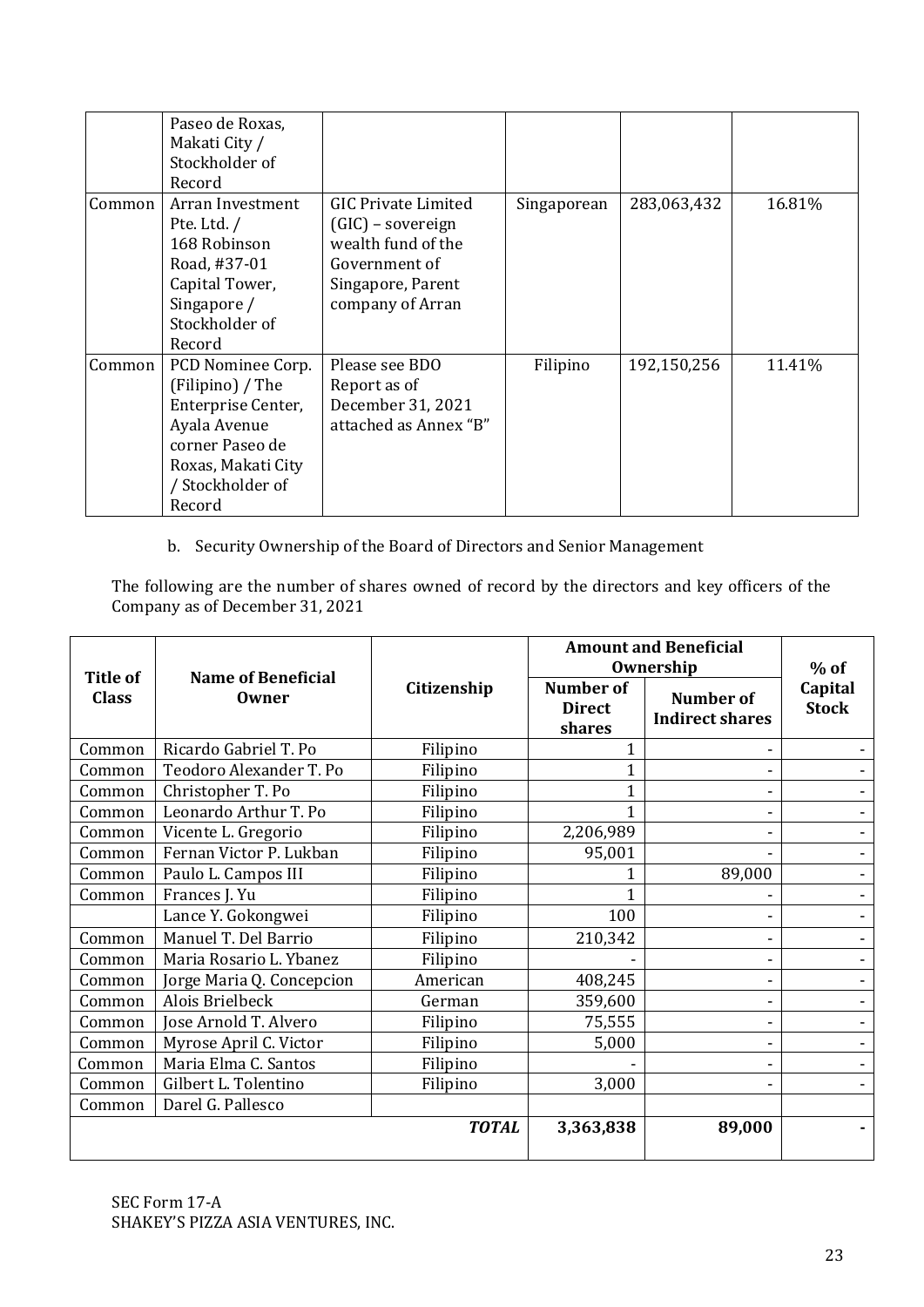c. Voting Trust Holder of 5% or more

As of December 31, 2021, there are no persons holding more than 5.0% of a class of shares under a voting trust or similar agreement.

d. Changes in Control

There are no arrangements which may result in a change in control of the Registrant as of December 31, 2021.

# **Item 12. Certain Relationships and Related Transactions**

The Company is a subsidiary of Century Pacific Group, Inc. (CPGI) and is a member of Century Pacific Group, Inc.'s Group of Companies (the Group). As of December 31, 2021, CPGI holds 47.92% of the outstanding shares of the Company.

The Company and its subsidiaries, in their ordinary course of business, engage in transactions with companies in the Group and other companies controlled by the Po Family.

The most significant of these transactions would include:

- a) 25-year lease agreement with CPGI on a property in Paranaque City, Metro Manila where the Company's new corporate headquarters and commissary plant will be constructed
- b) Purchase of inventory such as corned beef and tuna from CNPF
- c) The sale of inventory such as cheese, chicken, and dining supplies to DBE Project, Inc., also a subsidiary of CPGI

The Company's policy with respect to related party transactions is to ensure that these transactions are entered into on terms comparable to those available from unrelated third parties.

Further information on the Company's related party transactions, including detailed breakdowns of amounts receivable from and amounts payable to affiliated companies, can be found in the notes to the Company's financial statements.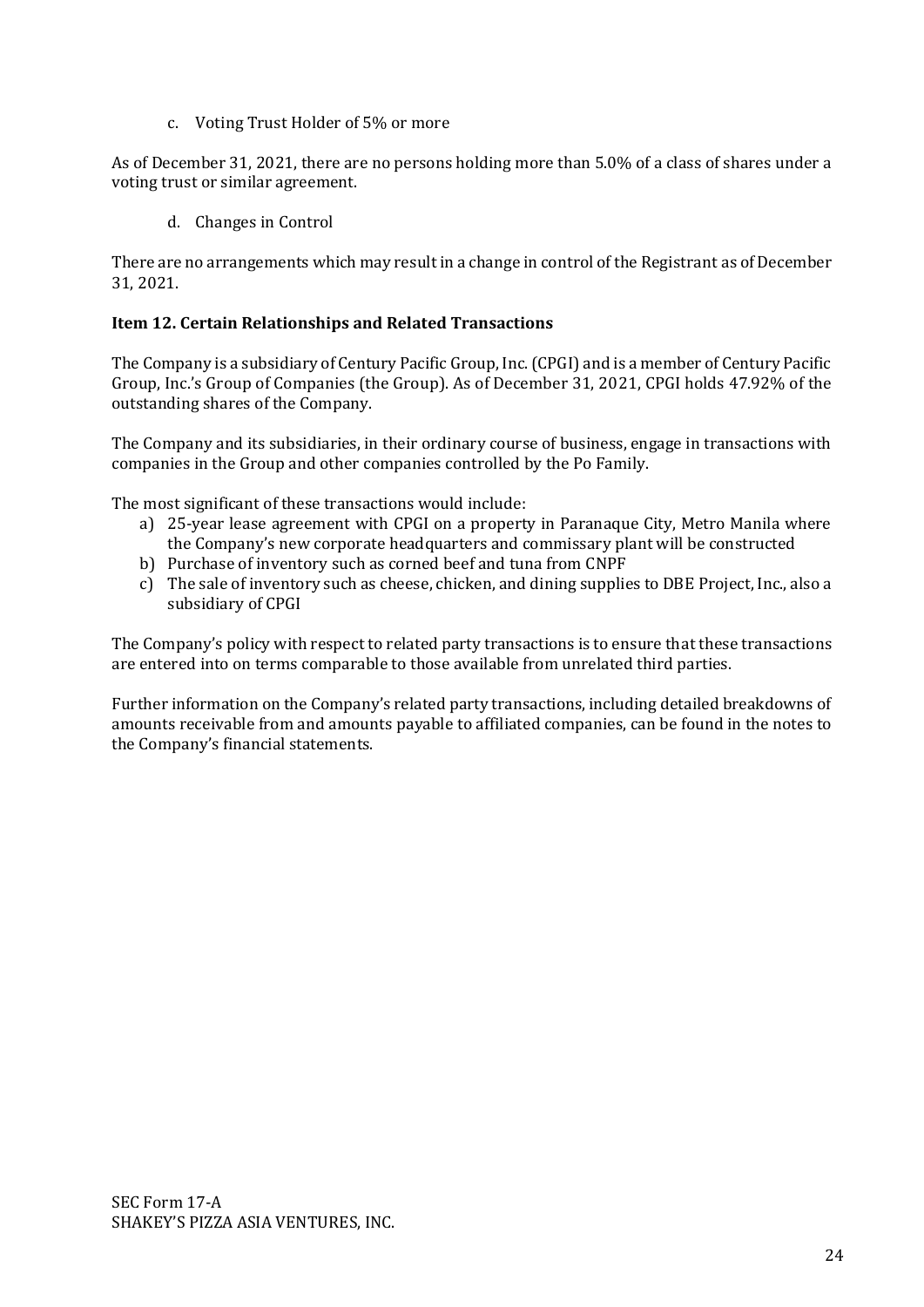# **PART IV - EXHIBITS AND SCHEDULES**

Shakey's Pizza Asia Ventures Inc. has five (5) subsidiaries as of December 31, 2021:

| <b>Subsidiary</b>        | <b>Business</b>                | $\%$<br>Ownership | Country of<br><b>Residence</b> |
|--------------------------|--------------------------------|-------------------|--------------------------------|
| Bakemasters, Inc.        | Manufactures and distributes   | 100               | Philippines                    |
|                          | fresh, frozen, pan-baked and   |                   |                                |
|                          | baked breads, pastries, cakes, |                   |                                |
|                          | desserts, confectionery items, |                   |                                |
|                          | pie crusts, and party shells.  |                   |                                |
| Shakey's International   | Holds Shakey's trademark and   | 100               | Hong Kong                      |
| Limited                  | license to operate in the      |                   |                                |
|                          | ASEAN region.                  |                   |                                |
| Wow Brand Holdings, Inc. | Operates Peri Peri Charcoal    | 100               | Philippines                    |
|                          | Chicken and Sauce Bar          |                   |                                |
|                          | restaurants                    |                   |                                |
| Shakey's Seacrest Inc.   | Trademark holding company      | 100               | Philippines                    |
| Shakey's Pizza Regional  | Operates Shakey's franchising  | 100               | Hong Kong                      |
| <b>Foods Limited</b>     | activities outside of the      |                   |                                |
|                          | Philippines                    |                   |                                |
| Shakey's Pizza Commerce, | Buys, sells, and distributes   | 100               | Philippines                    |
| Inc.                     | goods and merchandise to       |                   |                                |
|                          | Shakey's stores                |                   |                                |

# Reports on SEC Form 17-C:

| Date              | <b>Subject of Report</b>                          |
|-------------------|---------------------------------------------------|
| January 05, 2021  | Press Release: Shakey's Pizza Set to Open in      |
|                   | Singapore                                         |
| February 23, 2021 | Press Release: Shakey's Pizza set to open 15      |
|                   | Shakey's and 15 Peri stores in 2021               |
| March 15, 2021    | Notice of the Annual Stockholders' Meeting        |
| April 05, 2021    | Press Release: Shakey's reverts to positive       |
|                   | bottomline in the fourth quarter; Projects return |
|                   | to profitability in 2021 amidst continued         |
|                   | uncertainty around COVID-19 pandemic              |
| April 12, 2021    | Press Release: Shakey's Pizza to vaccinate all    |
|                   | employees for free; Donating 5,000 doses to       |
|                   | government                                        |
| May 12, 2021      | Shakey's welcomes the entry of a new strategic    |
|                   | investor to further strengthen post COVID-19      |
|                   | expansion plans                                   |
| May 12, 2021      | Press Release: Shakey's Pizza continues on its    |
|                   | road to recovery; Makes headway on store          |
|                   | expansion, on track to hitting 30 new stores this |
|                   | year                                              |
| May 12, 2021      | Amendment on the Notice of the<br>Annual          |
|                   | Stockholders' Meeting                             |
| June 22, 2021     | Press Release: Shakey's Pizza Launches Plant-     |
|                   | based Nuggets in Partnership with unMeat          |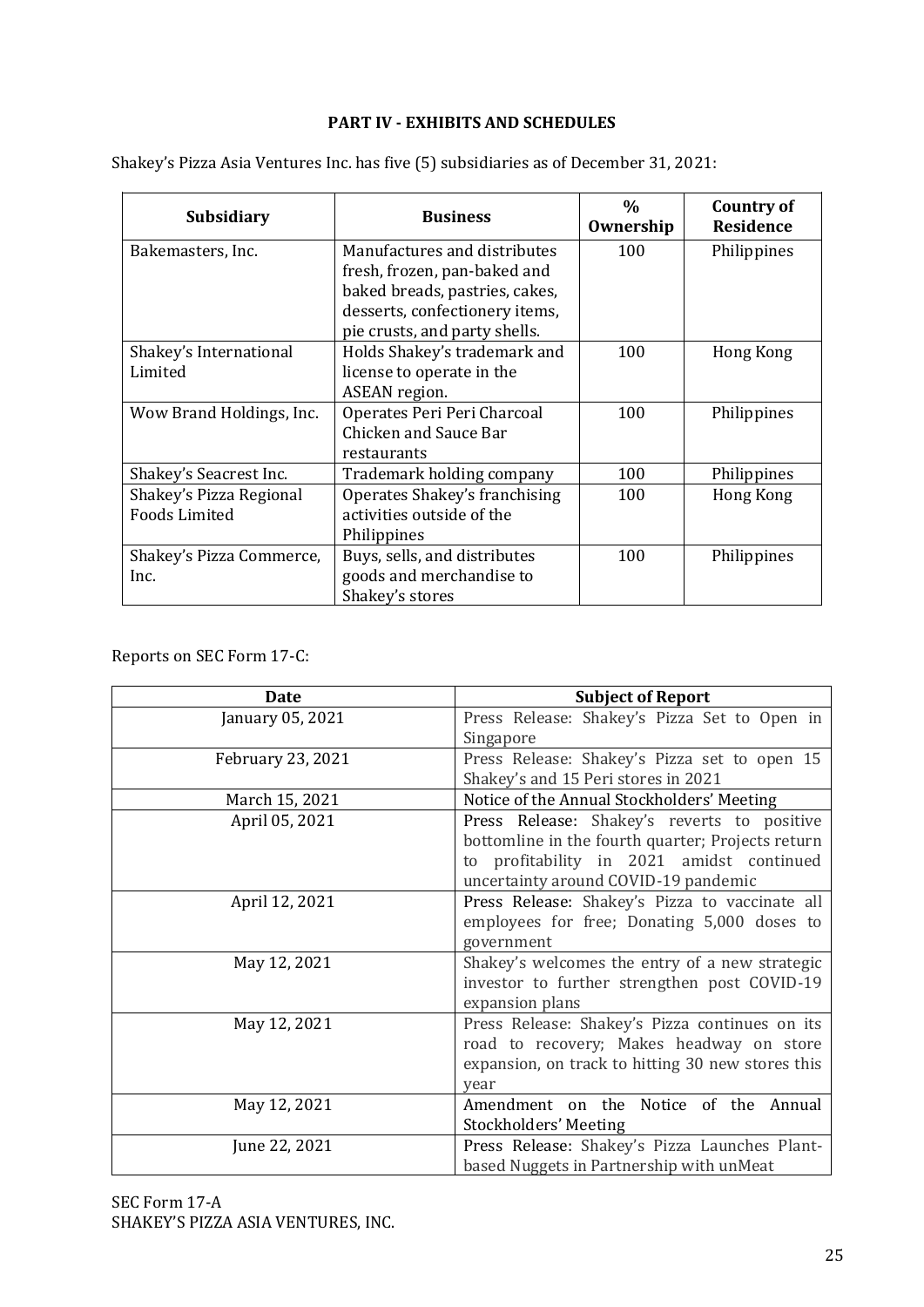| July 1, 2021       | Shakey's Pizza Asia Ventures Inc's and JE<br>Holdings, Inc. signed today the Subscription<br>Agreement covering 152,439,025 of SPAVI shares                                            |
|--------------------|----------------------------------------------------------------------------------------------------------------------------------------------------------------------------------------|
| July 2, 2021       | Shakey's<br>Press<br>Release:<br>Pizza<br>Reduces<br>Employees' Travel Time to Work, Effectively<br><b>Boosting Satisfaction and Productivity</b>                                      |
| July 15, 2021      | Results of the Annual Stockholders' Meeting                                                                                                                                            |
| July 15, 2021      | Declaration of cash dividends                                                                                                                                                          |
| July 16, 2021      | Appointment of Officers                                                                                                                                                                |
| July 16, 2021      | Results of the Organizational Meeting of the<br><b>Board of Directors</b>                                                                                                              |
| August 11, 2021    | Press Release: PIZZA bottomline swings to<br>positive territory in 1H21; Company adds 16<br>outlets to store network                                                                   |
| September 28, 2021 | Press Release: Shakey's Pizza boosts off-premise<br>delivery capabilities with new Shakey's Super<br>App                                                                               |
| October 25, 2021   | Press Release: Shakey's rolls out the first and only<br>31-minute delivery guarantee in Metro Manila;<br>Leveraging infrastructure to create superior<br>delivery service              |
| November 3, 2021   | Press Release: Shakey's Pizza opens its first R&B<br>milk tea drive-through outlet in Manila                                                                                           |
| November 11, 2021  | Press Release: Shakey's Pizza Weathers Through<br>9M 2021: Sees steady return to bottomline<br>profitability by year end, makes reopening plays,<br>adding 28 outlets to store network |
| November 29, 2021  | Press Release: Shakey's Pizza's Peri-Peri Charcoal<br>Chicken Chain Opens 50th Store                                                                                                   |
| December 13, 2021  | Press Release: Shakey's opens New Project Pie<br>Artisan Pizza Outlet at Shopwise Hypermarket                                                                                          |
| December 20, 2021  | Press Release: Shakey's Pioneers New 100%<br>Plant-Based Pizza in PH                                                                                                                   |
| December 24, 2021  | Shakey's Pizza acquires leading food kiosk brand<br>'Potato Corner'                                                                                                                    |
| December 24, 2021  | Press Release: Shakey's Pizza acquires leading<br>food kiosk brand 'Potato Corner'                                                                                                     |
| December 24, 2021  | Amendment to the Disclosure: Shakey's Pizza<br>acquires leading food kiosk brand 'Potato Corner'                                                                                       |

# Reports on SEC Form 17-Q

| <b>Date Filed</b> | <b>Subject of Report</b>             |
|-------------------|--------------------------------------|
| May 12, 2021      | <b>First Quarter Results</b>         |
| August 11, 2021   | <b>Second Quarter Results</b>        |
| November 11, 2021 | Third Quarter Results                |
| November 12, 2021 | <b>Amended Third Quarter Results</b> |